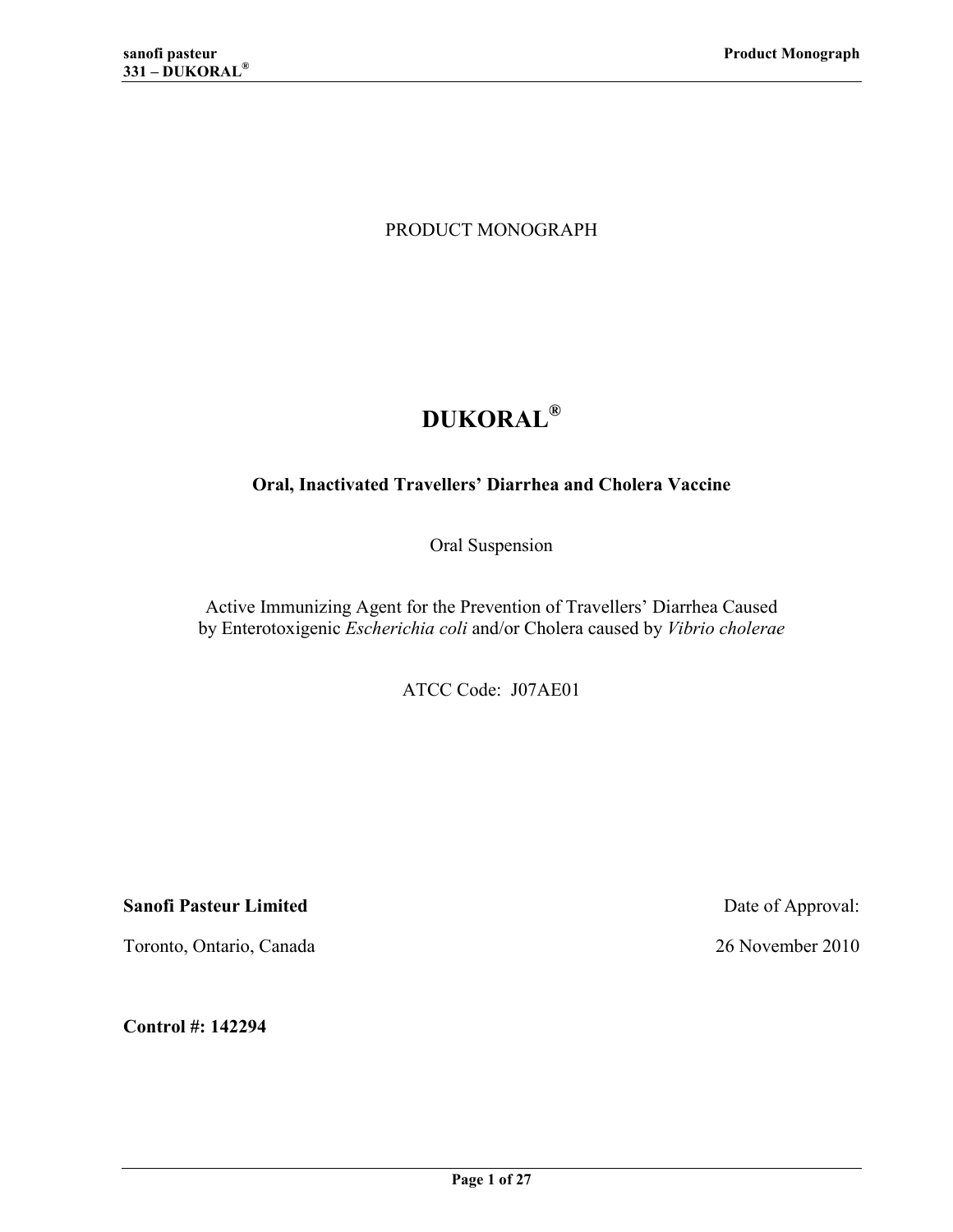# **Table of Contents**

| General                                             |  |
|-----------------------------------------------------|--|
|                                                     |  |
| Immune                                              |  |
|                                                     |  |
|                                                     |  |
|                                                     |  |
|                                                     |  |
|                                                     |  |
|                                                     |  |
|                                                     |  |
|                                                     |  |
|                                                     |  |
| <b>Overview</b>                                     |  |
|                                                     |  |
|                                                     |  |
|                                                     |  |
| TO PREVENT TRAVELLERS' DIARRHEA CAUSED BY ETEC:  10 |  |
|                                                     |  |
|                                                     |  |
|                                                     |  |
|                                                     |  |
|                                                     |  |
|                                                     |  |
|                                                     |  |
|                                                     |  |
|                                                     |  |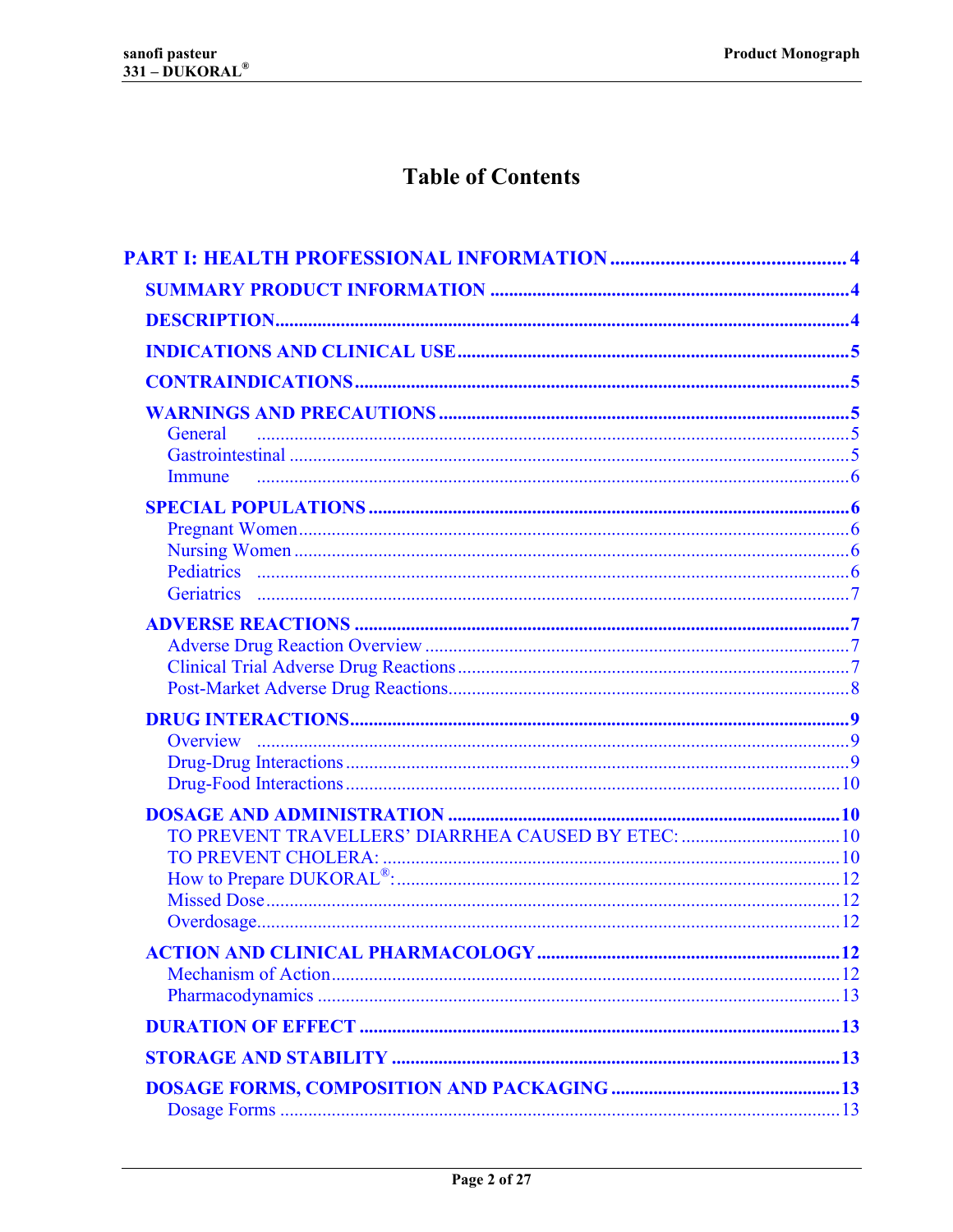| Cholera<br>$\overline{19}$ |  |
|----------------------------|--|
|                            |  |
|                            |  |
|                            |  |
|                            |  |
|                            |  |
|                            |  |
|                            |  |
|                            |  |
|                            |  |
|                            |  |
|                            |  |
|                            |  |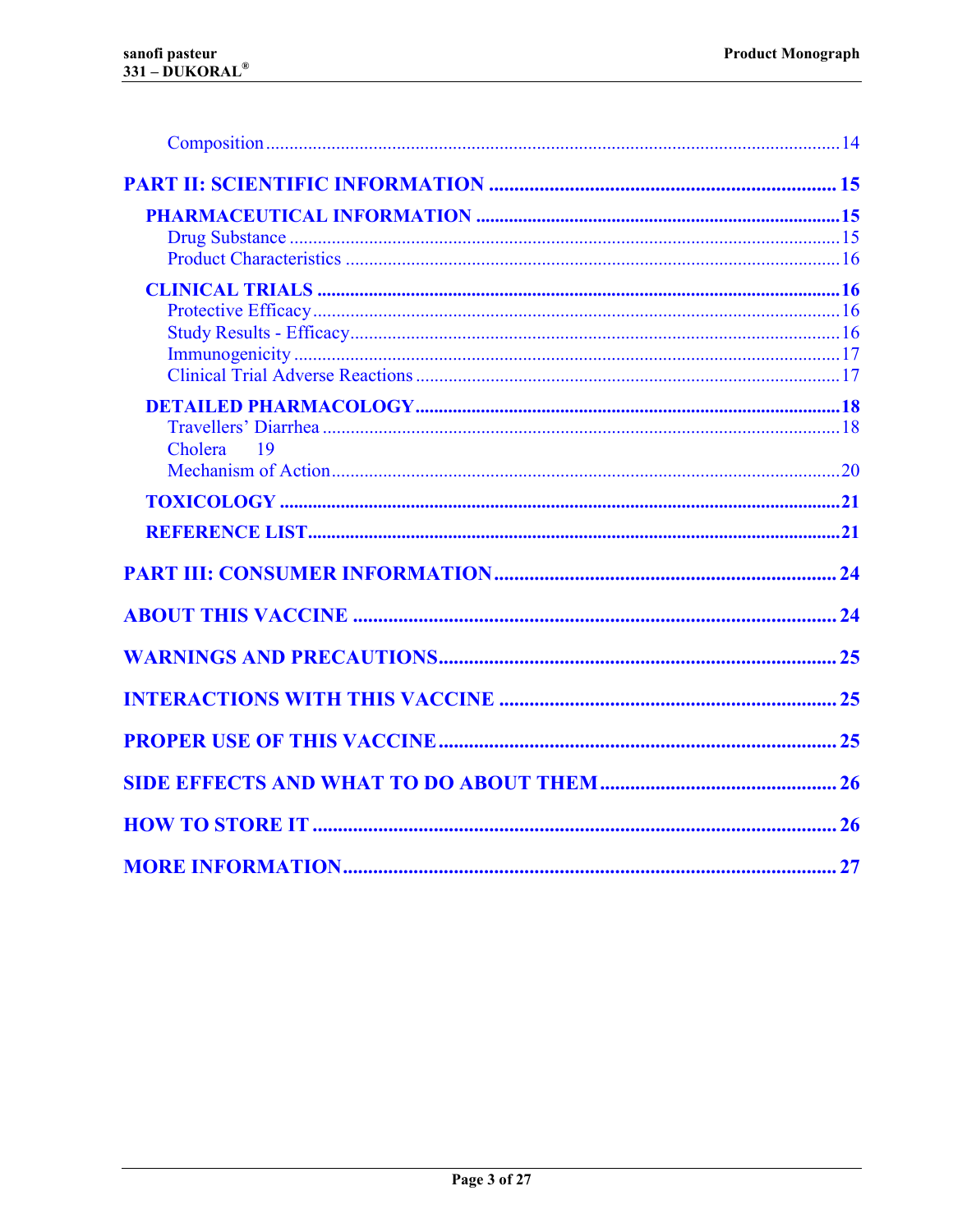## **DUKORAL<sup>Æ</sup>**

## <span id="page-3-0"></span>**Oral, Inactivated Travellers' Diarrhea and Cholera Vaccine**

## **PART I: HEALTH PROFESSIONAL INFORMATION**

## **SUMMARY PRODUCT INFORMATION**

**Route of Administration** 

Oral

## **Dosage Form/Strength**

Oral Suspension

| Vaccine V. cholerae O1 Inaba classic strain, heat inactivated |  |  |
|---------------------------------------------------------------|--|--|
| ca. 2.5 x $10^{10}$ vibrios                                   |  |  |
| V. cholerae O1 Inaba El Tor strain, formalin inactivated      |  |  |
| ca. $2.5 \times 10^{10}$ vibrios                              |  |  |
| V. cholerae O1 Ogawa classic strain, heat inactivated         |  |  |
| ca. 2.5 x $10^{10}$ vibrios                                   |  |  |
| V. cholerae O1 Ogawa classic strain, formalin inactivated     |  |  |
| ca. 2.5 x $10^{10}$ vibrios                                   |  |  |
| <b>Total</b> ca. $1 \times 10^{11}$ vibrios                   |  |  |
|                                                               |  |  |

Recombinant cholera toxin B subunit (rCTB) 1 mg

## **Clinically Relevant Nonmedicinal Ingredients**

**Sodium Hydrogen Carbonate,** one sachet (5.6 g) contains: sodium hydrogen carbonate saccharin sodium

*For a complete listing see DOSAGE FORMS, COMPOSITION AND PACKAGING.*

## **DESCRIPTION**

DUKORAL<sup>®</sup> [Oral, Inactivated Travellers' Diarrhea and Cholera Vaccine] contains killed whole *V. cholerae* O1 bacteria and the recombinant non-toxic B-subunit of the cholera toxin (CTB). Bacterial strains of both Inaba and Ogawa serotypes and of El Tor and Classical biotypes are included in the vaccine. The vaccine is a whitish suspension in a single-dose glass vial. The sodium hydrogen carbonate is supplied as white effervescent granules with a raspberry flavour,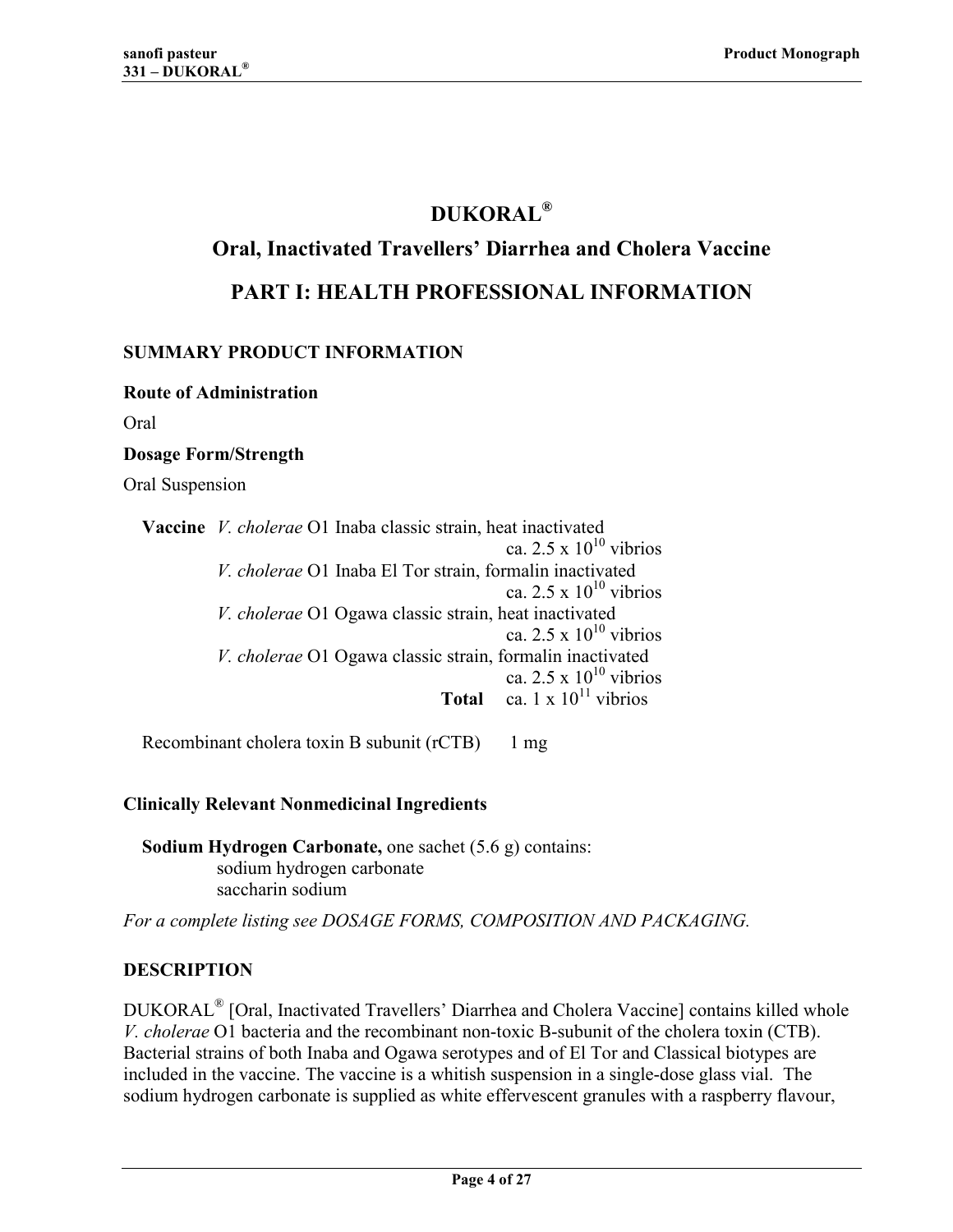<span id="page-4-0"></span>which should be dissolved in a glass of water. Each dose of vaccine is supplied with one sachet of sodium hydrogen carbonate.

## **INDICATIONS AND CLINICAL USE**

DUKORAL<sup>®</sup> [Oral, Inactivated Travellers' Diarrhea and Cholera Vaccine] is indicated for the prevention of and protection against travellers' diarrhea (TD) and/or cholera in adults and children 2 years of age and older who will be visiting areas where there is a risk of contracting TD caused by enterotoxigenic *Escherichia coli* (ETEC) or cholera caused by *V. cholerae.*

Protection against ETEC diarrhea and cholera can be expected about one week after the primary immunization series is completed. [\(1\)](#page-20-0)

## **CONTRAINDICATIONS**

Allergy to any component of DUKORAL<sup>®</sup> [Oral, Inactivated Travellers' Diarrhea and Cholera Vaccine] (see components listed in DOSAGE FORMS, COMPOSITION AND PACKAGING), or its container, or an anaphylactic or other allergic reaction to a previous dose of DUKORAL<sup>®</sup> is a contraindication to vaccination.

Immunization with DUKORAL® should be deferred in the presence of any acute illness, including acute gastrointestinal illness or acute febrile illness to avoid superimposing adverse effects from the vaccine on the underlying illness or mistakenly identifying a manifestation of the underlying illness as a complication of vaccine use. A minor illness such as mild upper respiratory infection is not reason to defer immunization. [\(2\)](#page-20-0)

## **WARNINGS AND PRECAUTIONS**

## **General**

## DO NOT ADMINISTER THIS VACCINE PARENTERALLY. THIS VACCINE MUST BE TAKEN ORALLY (BY MOUTH).

Before administration, take all appropriate precautions to prevent adverse reactions. This includes a review of the patient's history concerning possible hypersensitivity to the vaccine or similar vaccine, previous immunization history, the presence of any contraindications to immunization and current health status.

Before administration of any vaccine, health-care providers should inform the patient, parent or guardian of the benefits and risks of immunization, inquire about the recent health status of the patient and comply with any local requirements regarding information to be provided to the patient before immunization and the importance of completing the immunization series.

## **Gastrointestinal**

As with any vaccine, immunization with DUKORAL<sup>®</sup> [Oral, Inactivated Travellers' Diarrhea and Cholera Vaccine] may not protect 100% of susceptible persons.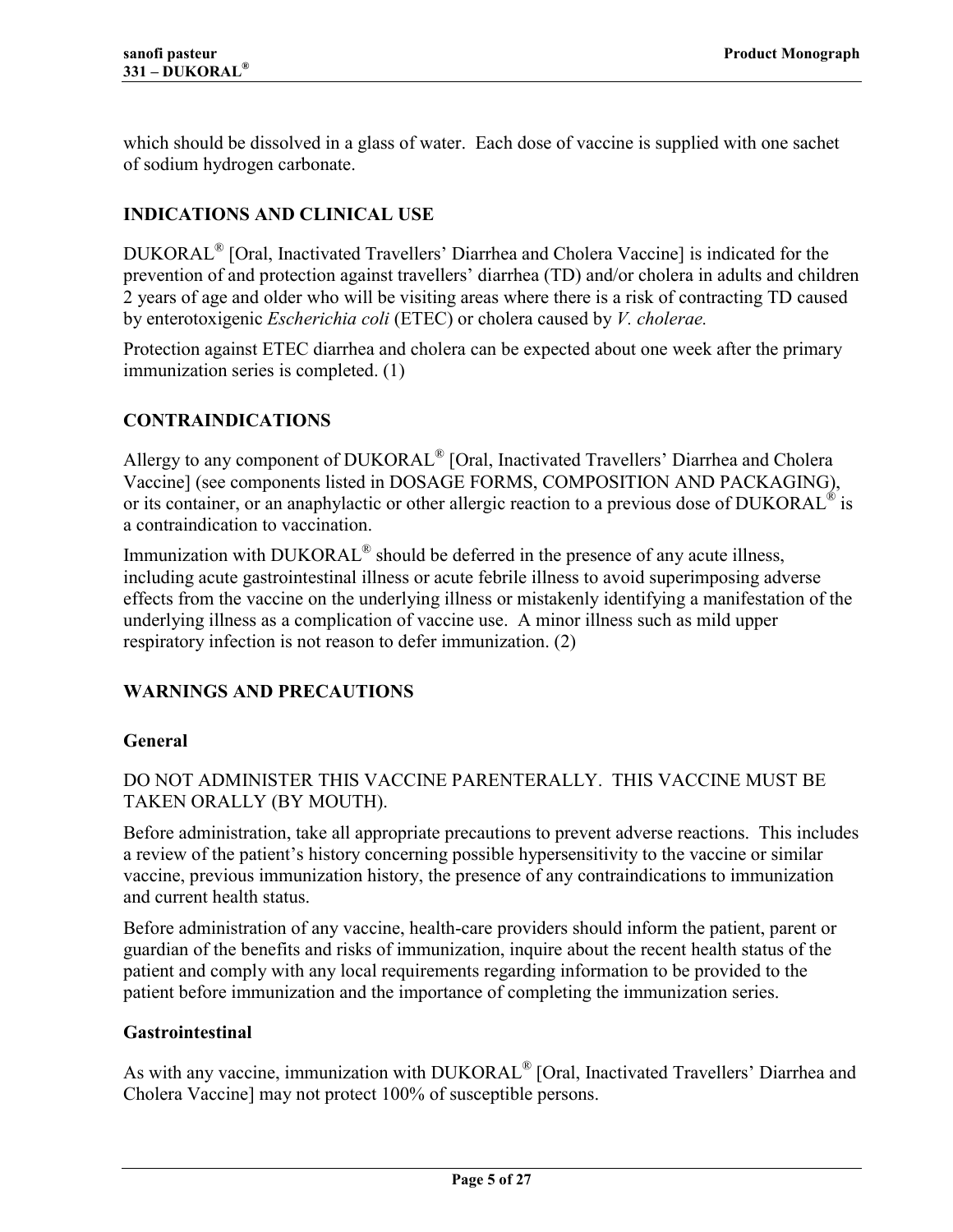<span id="page-5-0"></span>Travellers should use care in the choice of food and water supply and use good hygienic measures.

#### **Immune**

Immunocompromised persons (whether from disease or treatment) may not obtain the expected immune response. (2) If possible, consideration should be given to delaying vaccination until after the completi[on o](#page-20-0)f any immunosuppressive treatment.

 $DUKORAL<sup>®</sup>$  can be given to HIV-infected persons. Clinical trials have shown no vaccineassociated adverse events and no change in disease clinical progression. (3) (4) (5) Limited data are available on immunogenicity and safety of the vaccine. Vaccine pro[tective effi](#page-20-0)cacy has not been studied among HIV-infected persons. However, in a field study in Mozambique the protective efficacy was 84% in a population with approximately 25% HIV prevalence. [\(6\)](#page-20-0)

Formaldehyde is used during the manufacturing process and trace amounts may be present in the final product. Caution should be taken in subjects with known hypersensitivity to formaldehyde.

As with all products, the possibility of allergic reactions in persons sensitive to components of the vaccine should be evaluated.

DUKORAL<sup>®</sup> confers protection specific to *Vibrio cholerae* serogroup O1. DUKORAL<sup>®</sup> has not been demonstrated to protect against cholera caused by *V. cholerae* serogroup O139 or other species of Vibrio.

## **SPECIAL POPULATIONS**

#### **Pregnant Women**

The effect of DUKORAL<sup>®</sup> [Oral, Inactivated Travellers' Diarrhea and Cholera Vaccine] on embryo-fetal development has not been assessed and animal studies on reproductive toxicity have not been conducted. No specific clinical studies have been performed to address this issue. The vaccine is therefore not recommended for use in pregnancy. However, DUKORAL® is an inactivated vaccine that does not replicate. DUKORAL<sup>®</sup> is also given orally and acts locally in the intestine. Therefore, in theory, DUKORAL<sup>®</sup> should not pose any risk to the human fetus. Administration of DUKORAL<sup>®</sup> to pregnant women may be considered after careful evaluation of the benefits and risks.

## **Nursing Women**

 $DUKORAL^{\circledR}$  may be given to lactating women.

## **Pediatrics**

 $DUKORAL<sup>®</sup>$  has been given to children between 1 and 2 years of age in safety and immunogenicity studies, but the protective efficacy has not been studied in this age group. Therefore,  $DUKORAL^{\circledR}$  is not recommended for children less than 2 years of age.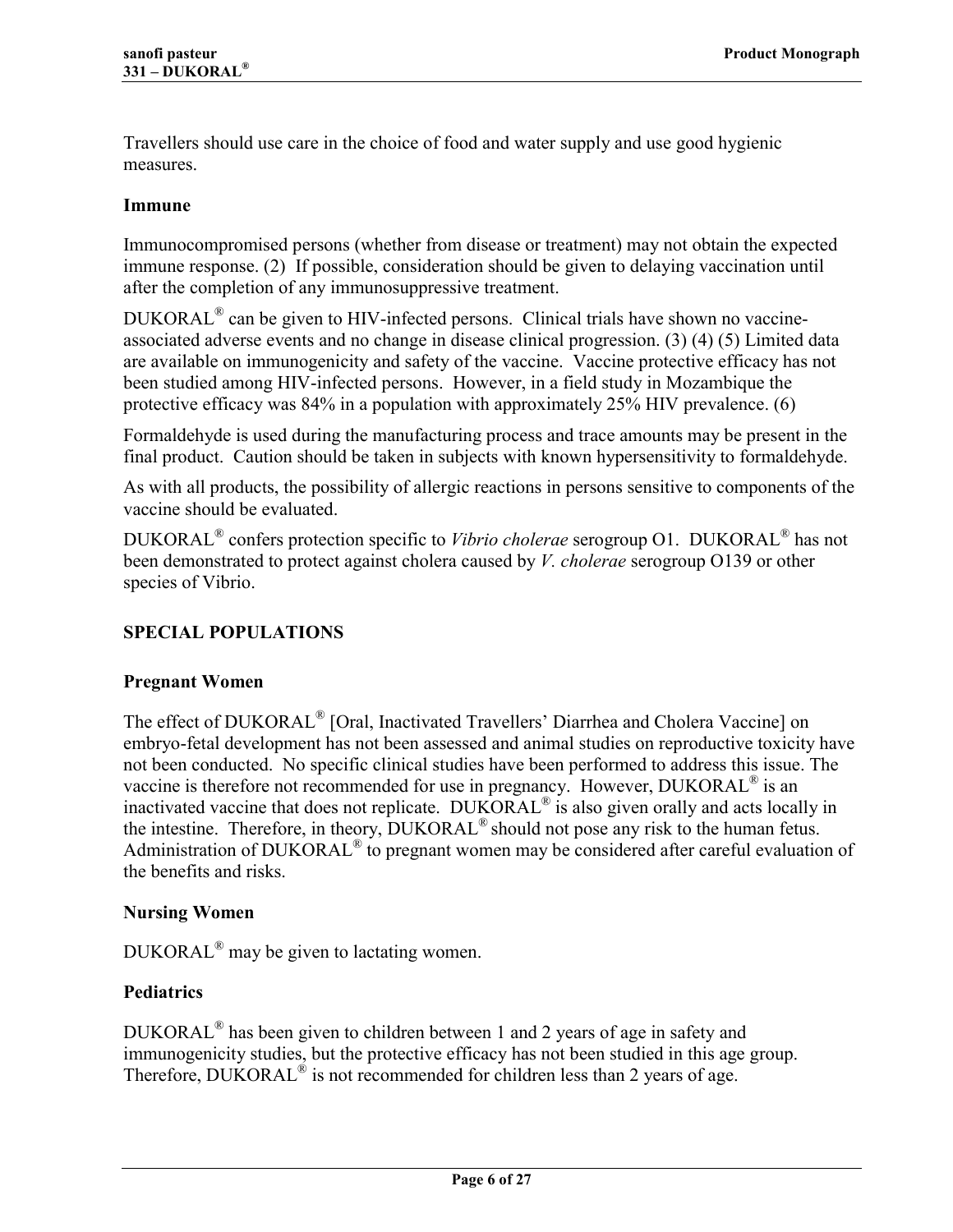## <span id="page-6-0"></span>**Geriatrics**

DUKORAL $^{\circ}$  has been given to persons over the age of 65 in clinical trials, but there are only very limited data on protective efficacy of the vaccine in this age group. (7) However, this group can be expected to be at risk of more severe complications of disease if [inf](#page-20-0)ected by ETEC or cholera and therefore may obtain greater benefit from vaccination.

## **ADVERSE REACTIONS**

#### **Adverse Drug Reaction Overview**

In clinical trials conducted in Bangladesh, Peru and Sweden, gastrointestinal symptoms were reported with similar frequency in vaccine and placebo groups. No serious adverse reactions were reported. [\(1\) \(8\) \(9\)](#page-20-0)

#### **Clinical Trial Adverse Drug Reactions**

The safety of DUKORAL<sup>®</sup> [Oral, Inactivated Travellers' Diarrhea and Cholera Vaccine] was assessed in clinical trials, including both adults and children, conducted in endemic and nonendemic countries for cholera and ETEC producing heat-labile enterotoxin (LT). Over 94,000 doses of DUKORAL<sup>®</sup> were administered during the clinical trials. Evaluation of safety varied between trials with respect to mode of surveillance, definition of symptoms and time of followup. In the majority of studies adverse events were assessed by passive surveillance. The most frequently reported adverse reactions occurred at similar frequencies in vaccine and placebo groups. These included gastrointestinal symptoms including abdominal pain, diarrhea, loose stools, nausea and vomiting.

#### **Frequency Classification**

| Very Common:       | $\geq$ 1/10 (≥10%)                                                          |
|--------------------|-----------------------------------------------------------------------------|
| Common (Frequent): | $\geq$ 1/100 and <1/10 ( $\geq$ 1% and <10%)                                |
|                    | Uncommon (Infrequent): ≥1/1,000 and <1/100 (≥0.1% and <1%)                  |
| Rare:              | $\geq$ 1/10,000 and <1/1,000 ( $\geq$ 0.01% and <0.1%)                      |
| Very Rare:         | $\langle 1/10,000 \rangle$ ( $\langle 0.01\%$ ), including isolated reports |

## **Metabolism and Nutrition Disorders:**

Very Rare Dehydration

## **Nervous System Disorders:**

Uncommon Headache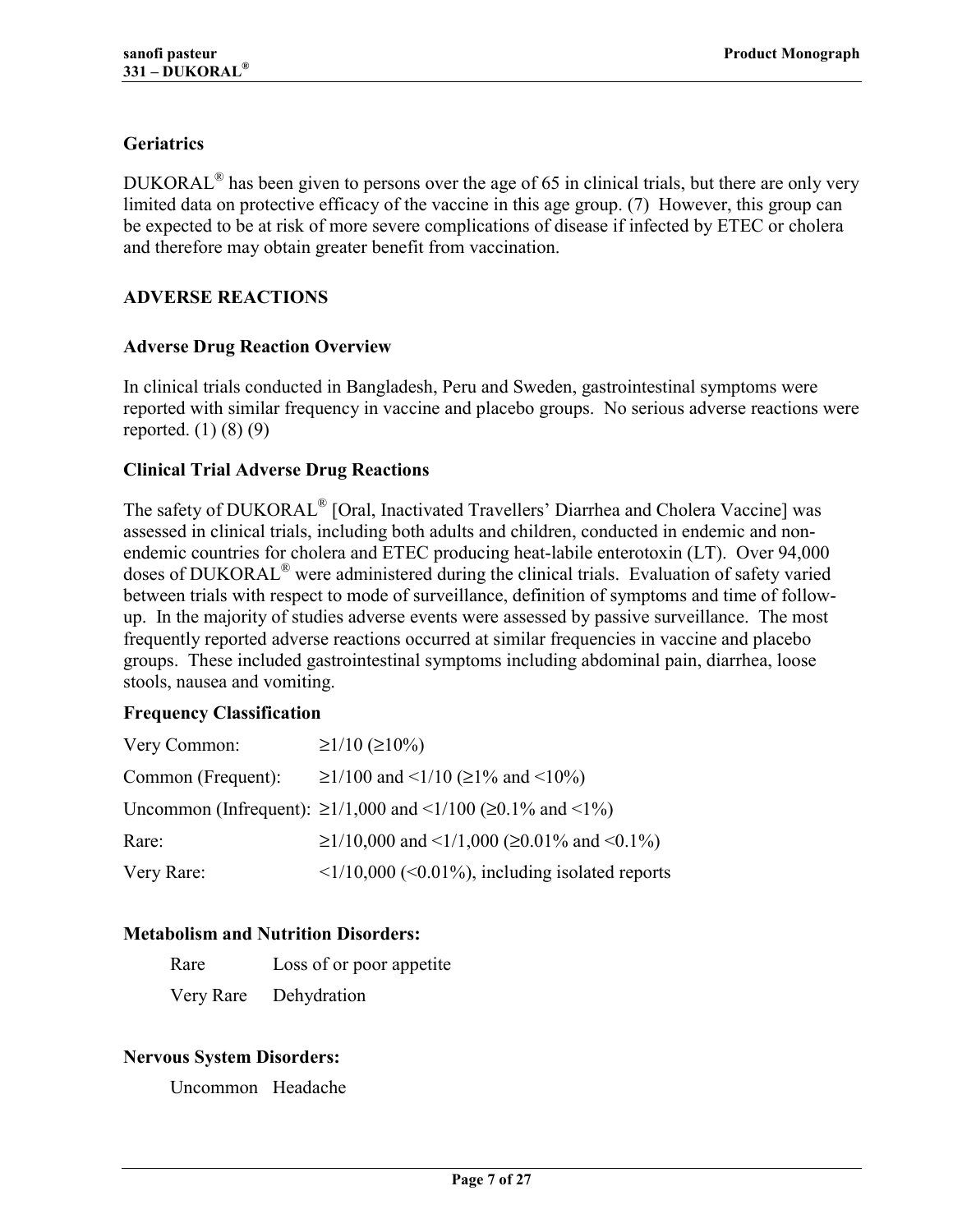<span id="page-7-0"></span>

| Rare | <b>Dizziness</b>                                                 |
|------|------------------------------------------------------------------|
|      | Very Rare Drowsiness, insomnia, fainting, reduced sense of taste |

#### **Respiratory, Thoracic and Mediastinal Disorders:**

Rare Respiratory symptoms (including rhinitis and cough)

#### **Gastrointestinal Disorders:**

 Uncommon Diarrhea, abdominal pain, abdominal cramps, stomach/abdominal gurgling (gas), abdominal discomfort

Rare Nausea, vomiting

Very Rare Dyspepsia, sore throat

#### **Skin and Subcutaneous Tissue Disorders:**

Very Rare Sweating, rash

#### **Musculoskeletal and Connective Tissue Disorders:**

Very Rare Joint pain

#### **General Disorders and Administration Site Conditions:**

Rare Fever, malaise

Very Rare Fatigue, shivers

#### **Post-Market Adverse Drug Reactions**

Additional adverse reactions reported (very rare <1/10,000) during post-marketing surveillance, following distribution of approximately 7,000,000 vaccine doses, are listed below:

#### **Blood and Lymphatic System Disorders:**

Lymphadenitis

#### **Gastrointestinal Disorders:**

Flatulence

#### **General Disorders and Administration Site Conditions:**

Pain, flu-syndrome, asthenia, chills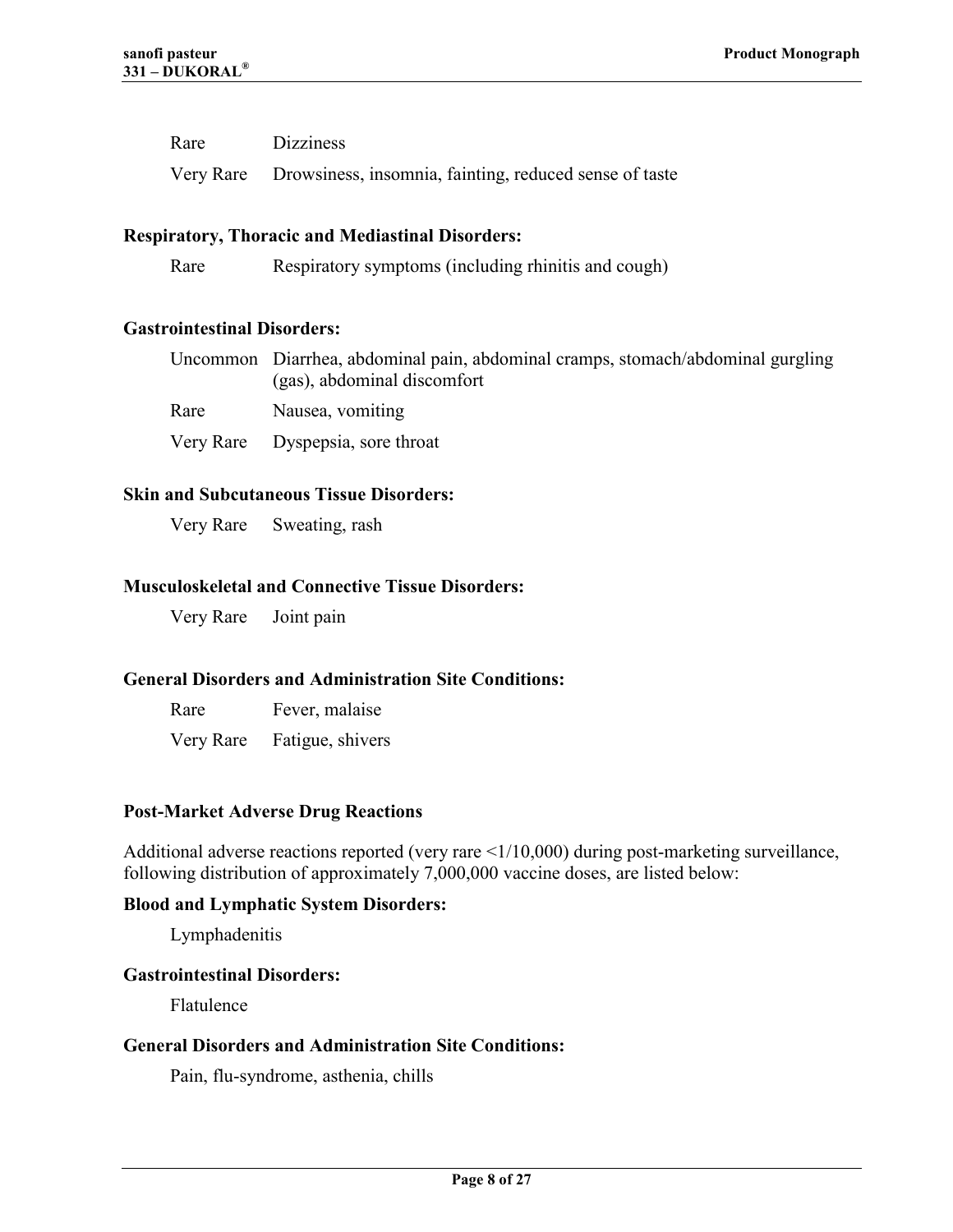#### <span id="page-8-0"></span>**Infections and Infestations:**

**Gastroenteritis** 

#### **Nervous System Disorders:**

Paraesthesia

#### **Respiratory Thoracic and Mediastinal Disorders:**

Dyspnoea, increased sputum

#### **Skin and Subcutaneous Tissue Disorders:**

Urticaria, angioedema, pruritus

#### **Vascular Disorders:**

Hypertension

Physicians, nurses and pharmacists should report any adverse occurrences temporally related to the administration of the product in accordance with local requirements and to the Global Pharmacovigilance Department, Sanofi Pasteur Limited, 1755 Steeles Avenue West, Toronto, ON, M2R 3T4, Canada. 1-888-621-1146 (phone) or 416-667-2435 (fax).

## **DRUG INTERACTIONS**

## **Overview**

There are obvious practical advantages to giving more than one vaccine at the same time, especially in preparation for foreign travel or when there is doubt that the patient will return for further doses of vaccine. Most of the commonly used antigens can safely be given simultaneously. No increase in the frequency or severity of clinically significant side effects has been observed. The immune response to each antigen is generally adequate and comparable to that found in patients receiving these vaccines at separate times.

## **Drug-Drug Interactions**

The administration of an encapsulated oral typhoid vaccine and DUKORAL® [Oral, Inactivated Travellers' Diarrhea and Cholera Vaccine] should be separated by at least 8 hours.

Oral administration of other vaccines and medicinal products should be avoided 1 hour before and 1 hour after vaccination.

DUKORAL<sup>®</sup> has been administered concomitantly with yellow fever vaccine to 55 subjects. The yellow fever antibody response was similar to that seen in the 58 subjects who received the yellow fever vaccine alone. However, no results are available to evaluate the safety of concomitant administration of the two vaccines or to evaluate the immune response to  $DUKORAL^{\circledR}$  when administered with yellow fever vaccine. [\(7\)](#page-20-0)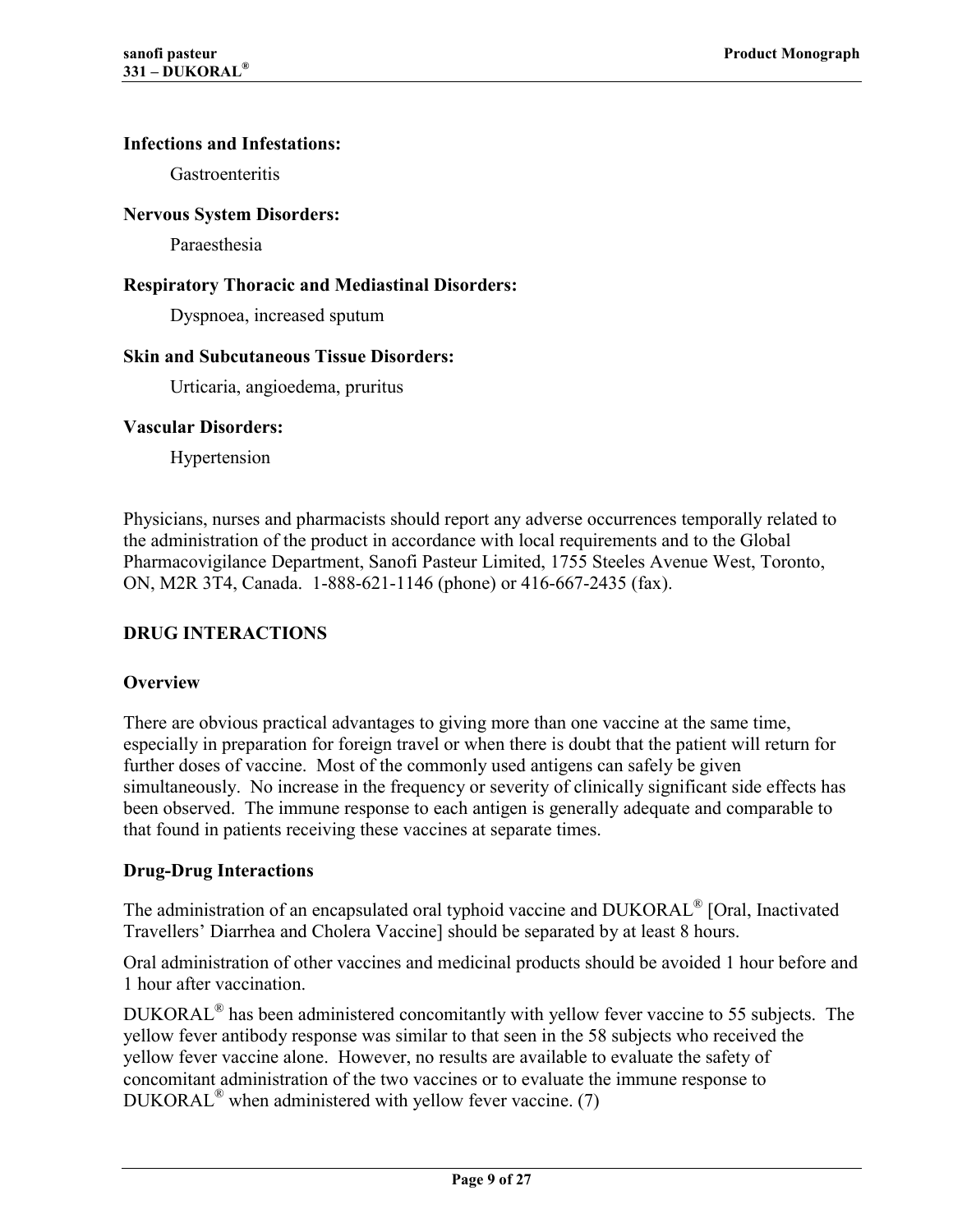#### <span id="page-9-0"></span>**Drug-Food Interactions**

Food and drink should be avoided 1 hour before and 1 hour after vaccination as the vaccine is acid labile. Food and/or drink may increase acid production in the stomach and the effect of the vaccine may be impaired.

DUKORAL<sup>®</sup> should only be mixed with the supplied effervescent granules dissolved in water.

#### **DOSAGE AND ADMINISTRATION**

#### **TO PREVENT TRAVELLERSí DIARRHEA CAUSED BY ETEC:**

#### **Primary immunization for adults and children 2 years and older:**

- 2 doses orally at least 1 week apart.
- $\bullet$  1<sup>st</sup> dose at least 2 weeks before departure.
- $2<sup>nd</sup>$  dose 1 week after the  $1<sup>st</sup>$  dose and at least 1 week before departure.
- Protection against traveller's diarrhea caused by ETEC starts 1 week after the second dose and will last for 3 months.
- If more than 6 weeks elapse between the  $1<sup>st</sup>$  and  $2<sup>nd</sup>$  dose, the primary immunization should be re-started.

#### **Booster for adults and children 2 years and older:**

- If the patient received the last dose between 3 months and 5 years before, one booster dose will renew the protection.
- If more than 5 years has passed since the last dose, complete primary immunization (2) doses) is recommended.

#### **TO PREVENT CHOLERA:**

#### **Primary immunization for adults and children 6 years and older:**

- 2 doses orally at least 1 week apart.
- $\bullet$  1<sup>st</sup> dose at least 2 weeks before departure.
- $2<sup>nd</sup>$  dose 1 week after the  $1<sup>st</sup>$  dose at least 1 week before departure.
- Protection against cholera starts 1 week after the second dose and will last for 2 years.
- If more than 6 weeks elapse between the  $1<sup>st</sup>$  and  $2<sup>nd</sup>$  dose, the primary immunization should be re-started.

#### **Booster for adults and children 6 years and older**:

• If the patient received the last dose between 2 and 5 years before, one booster dose will renew the protection.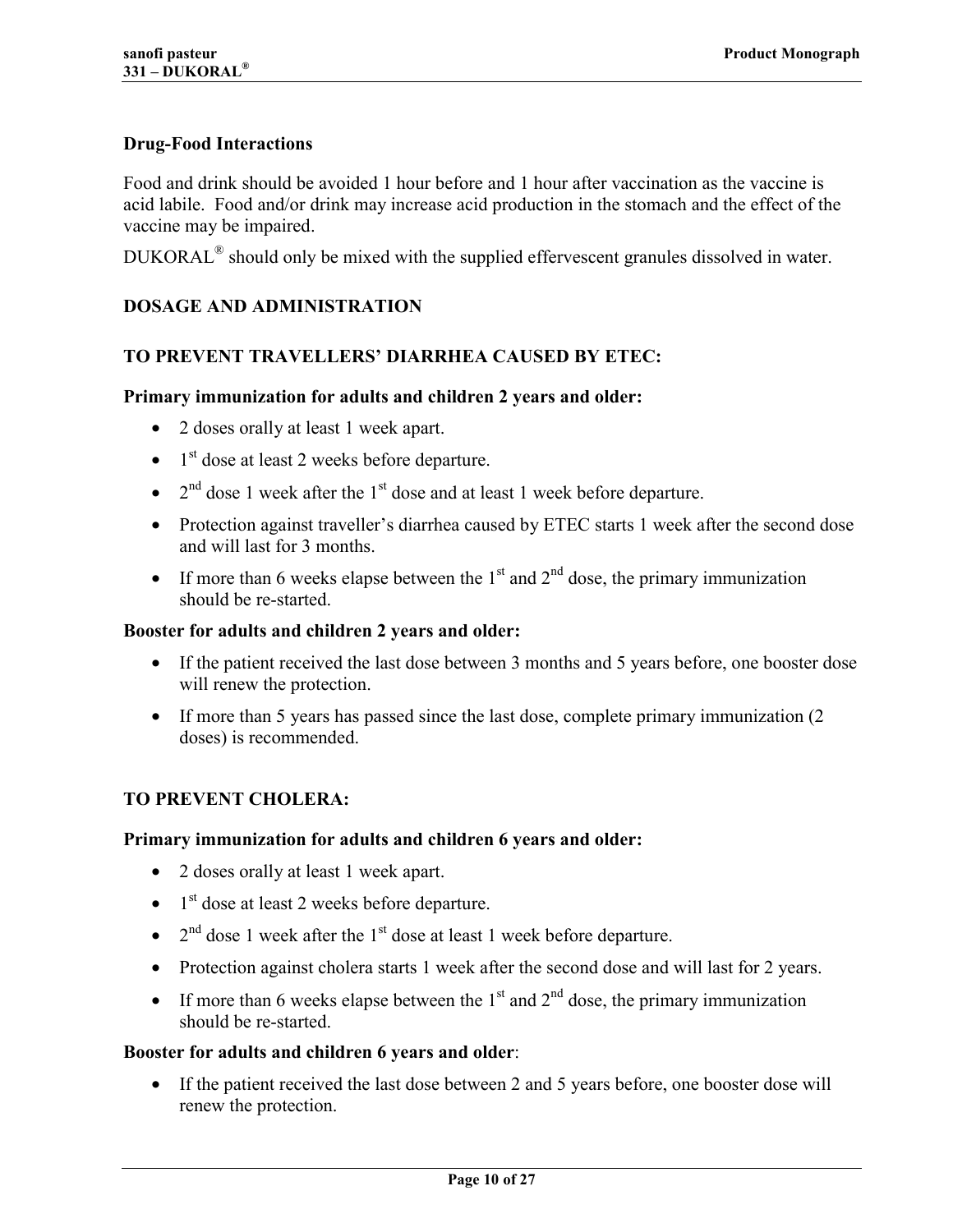• If more than 5 years has passed since the last dose, complete primary immunization (2) doses) is recommended.

#### **Primary immunization for children 2 to 6 years:**

3 doses orally at least 1 week apart and finishing at least 1 week before departure.

- $1<sup>st</sup>$  dose at least 3 weeks before departure;  $2<sup>nd</sup>$  dose 1 week later;  $3<sup>rd</sup>$  dose 1 week later and at least one week before departure.
- Protection against cholera starts after 1 week and will last for 6 months for children 2 to 6 years.
- If more than 6 weeks elapse between the  $1<sup>st</sup>$  and  $2<sup>nd</sup>$  dose, the primary immunization should be re-started.

#### **Booster for children 2 to 6 years:**

- If the patient received the last dose between 6 months and 5 years before, one booster dose will renew the protection.
- If more than 5 years has passed since the last dose, complete primary immunization (3 doses) is recommended.

#### **Important Information about Taking DUKORAL<sup>®</sup>:**

Do not eat or drink for 1 hour before and 1 hour after taking the vaccine.

Do not take any other medicine for 1 hour before and 1 hour after taking the vaccine.

Use only cool water to mix the vaccine. (See 'How to Prepare DUKORAL<sup>®</sup>.') **Do not use any other liquid.**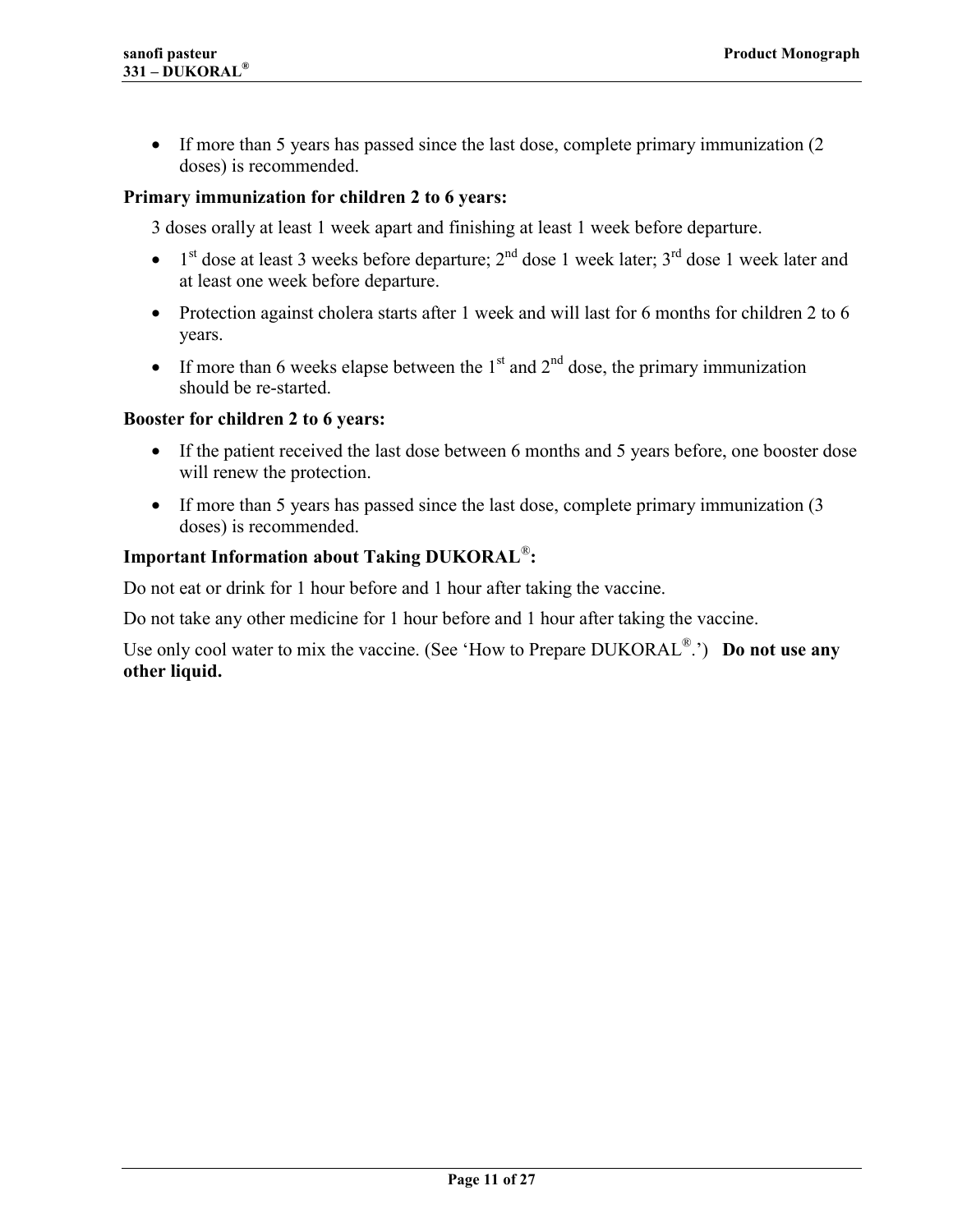## <span id="page-11-0"></span>How to Prepare DUKORAL<sup>®</sup>:

Mix the vaccine according to the directions below:



**Step 1**

Dissolve the powder from the sachet in 5 oz. (150 mL) of cool water. For adults and children 6 years and older  $-$  proceed to Step 2. For children 2 to 6 years  $$ discard half the mixture and proceed to Step 2.



**Step 2**  Shake the small glass vial that contains the vaccine to mix it well.



**Step 3**  Open the vial and add the vaccine to the liquid in the glass. Stir well and drink immediately. If the mixture is not drunk immediately, it should be consumed within 2 hours of mixing. Keep it at room temperature.

#### **Missed Dose**

If the second dose is missed, it can be taken at any time within six weeks. Food and drink are to be avoided for 1 hour before and 1 hour after.

#### **Overdosage**

Data on overdose are extremely limited. Adverse reactions reported are consistent with those seen after the recommended dosing.

For management of a suspected drug overdose, contact your regional Poison Control Centre.

## **ACTION AND CLINICAL PHARMACOLOGY**

## **Mechanism of Action**

DUKORAL<sup>®</sup> [Oral, Inactivated Travellers' Diarrhea and Cholera Vaccine] consists of killed *V. cholerae* and the non-toxic recombinant cholera toxin B subunit. The vaccine acts locally in the gastrointestinal tract to induce an IgA antitoxic and antibacterial response (including memory) comparable to that induced by cholera disease itself. (10) The protection against cholera is specific for both biotype and serotype. O-antigens a[s wel](#page-20-0)l as toxin B subunit will induce immunity. [\(8\)](#page-20-0) Most ETEC strains produce an enterotoxin which is structurally,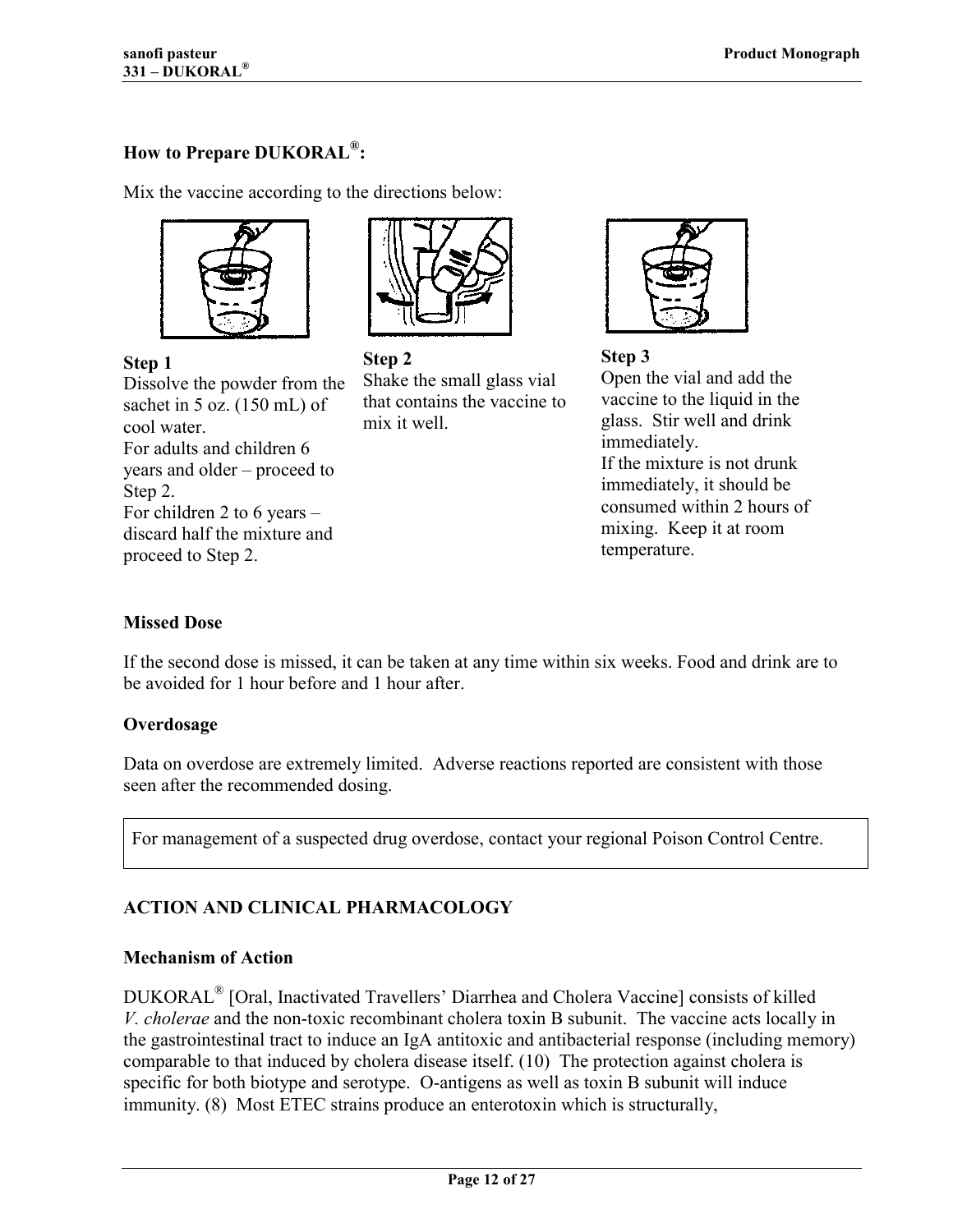<span id="page-12-0"></span>pathophysiologically and immunologically similar to cholera toxin. This enterotoxin is neutralized by antibodies against cholera toxin B subunit. [\(9\) \(11\) \(12\)](#page-20-0) Hence, the vaccine confers protection against ETEC, as well as cholera.

#### **Pharmacodynamics**

In clinical trials DUKORAL<sup>®</sup> has been shown to prevent TD caused by enterotoxigenic *E. coli* [\(9\)](#page-20-0) (11) and cholera caused by *V. cholerae* O1 (classical and El Tor biotypes). (13) (14) Protection [agai](#page-20-0)nst ETEC diarrhea and cholera can be expected about one week after t[he primary](#page-20-0) immunization series is completed. [\(1\)](#page-20-0)

## **DURATION OF EFFECT**

**Effect on Cholera:** Clinical results have revealed a protective efficacy against cholera of 80-85% for the first six months in all age categories. In adults and children over the age of 6, protective efficacy over a 3-year follow-up period averaged about 63% (without a booster dose). Children under the age of 2 were not examined, but protective efficacy in the 2-6 year age range was satisfactory for the first six months.

**Effect on ETEC:** Protective efficacy with reference to all TD will vary depending on the prevalence of ETEC. There are considerable variations between different seasons and geographic areas. Protective efficacy against ETEC lasts about 3 months.

## **STORAGE AND STABILITY**

Store at  $2^{\circ}$  to  $8^{\circ}$ C (35 $^{\circ}$  to 46 $^{\circ}$ F). DO NOT FREEZE.

The vaccine can be stored at room temperature  $(\leq 27^{\circ}C)$  for up to two weeks on one occasion only. After reconstitution the vaccine should be consumed within 2 hours.

The sodium hydrogen carbonate sachet may be stored separately at room temperature  $(\leq 27^{\circ}C)$ .

Do not use after expiration date.

#### **DOSAGE FORMS, COMPOSITION AND PACKAGING**

#### **Dosage Forms**

The stopper of the vial for this product does not contain natural rubber latex.

DUKORAL® [Oral, Inactivated Travellers' Diarrhea and Cholera Vaccine] is supplied in a package containing:

Package of 1 dose vial of vaccine and 1 sachet (5.6 g) sodium hydrogen carbonate.

Package of 2 x 1 dose vial of vaccine and 2 sachets (5.6 g) sodium hydrogen carbonate.

Package of 20 x 1 dose vial of vaccine and 20 sachets (5.6 g) sodium hydrogen carbonate.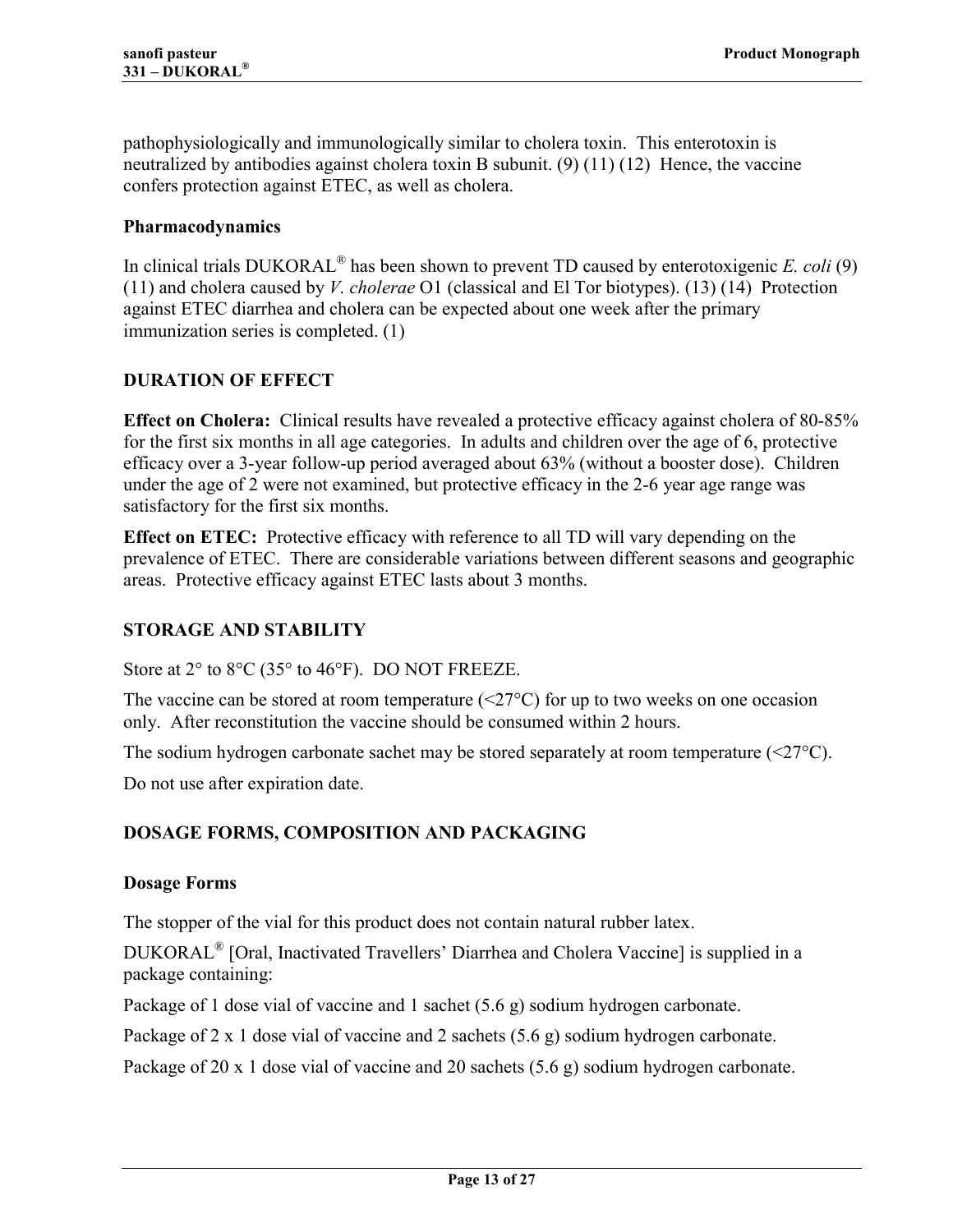## <span id="page-13-0"></span>**Composition**

| Vaccine, one dose contains:                               |                             |
|-----------------------------------------------------------|-----------------------------|
| V. cholerae O1 Inaba classic strain, heat inactivated     | ca. 2.5 x $10^{10}$ vibrios |
| V. cholerae O1 Inaba El Tor strain, formalin inactivated  | ca. 2.5 x $10^{10}$ vibrios |
| V. cholerae O1 Ogawa classic strain, heat inactivated     | ca. 2.5 x $10^{10}$ vibrios |
| V. cholerae O1 Ogawa classic strain, formalin inactivated | ca. 2.5 x $10^{10}$ vibrios |
| <b>Total</b>                                              | ca. 1 x $10^{11}$ vibrios   |
| Recombinant cholera toxin B subunit (rCTB)                | $1 \text{ mg}$              |

sodium dihydrogen phosphate, disodium hydrogen phosphate, sodium chloride, water for injection to 3 mL

**Sodium Hydrogen Carbonate,** one sachet (5.6 g) contains:

Sodium hydrogen carbonate, citric acid, sodium carbonate, saccharin sodium, sodium citrate, raspberry flavour.

Vaccine Information Service: 1-888-621-1146 or 416-667-2779. Business hours: 8 a.m. to 5 p.m. Eastern Time, Monday to Friday.

Full product monograph available on request or visit us at www.sanofipasteur.ca

Product information as of November 2010.

DUKORAL<sup>®</sup> used under licence from Crucell Sweden AB.

Manufactured by:

**Crucell Sweden AB** 

105 21 Stockholm, Sweden

Imported and Distributed by:

**Sanofi Pasteur Limited** 

Toronto, Ontario, Canada R2-1110 Canada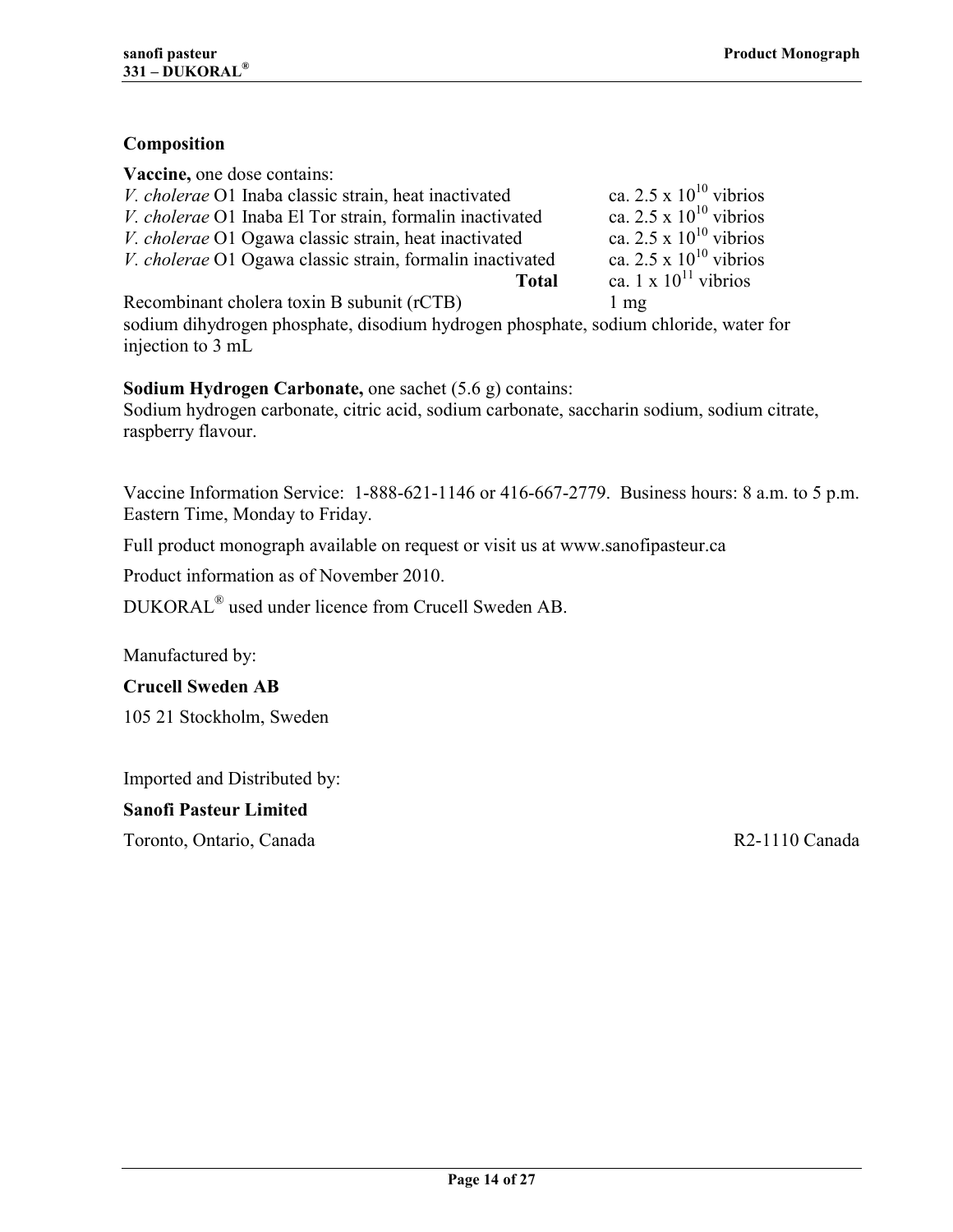## **PART II: SCIENTIFIC INFORMATION**

#### <span id="page-14-0"></span>**PHARMACEUTICAL INFORMATION**

#### **Drug Substance**

Proper name: Oral, Inactivated Travellers' Diarrhea and Cholera Vaccine Each dose of vaccine is formulated to contain the following components:

#### **Vaccine:**

| Component                                                       | <b>Quantity (per dose)</b>  |
|-----------------------------------------------------------------|-----------------------------|
| V. cholerae O1 Inaba classic strain, heat inactivated           | ca. 2.5 x $10^{10}$ vibrios |
| <i>V. cholerae</i> O1 Inaba El Tor strain, formalin inactivated | ca. 2.5 x $10^{10}$ vibrios |
| <i>V. cholerae</i> O1 Ogawa classic strain, heat inactivated    | ca. 2.5 x $10^{10}$ vibrios |
| V. cholerae O1 Ogawa classic strain, formalin inactivated       | ca. 2.5 x $10^{10}$ vibrios |
| Recombinant cholera toxin B subunit (rCTB)                      | $1 \text{ mg}$              |
| Sodium dihydrogen phosphate                                     |                             |
| Disodium hydrogen phosphate                                     |                             |
| Sodium chloride                                                 |                             |
| Water for injection                                             | to 3 mL                     |

Each sachet (5.6 g) of sodium hydrogen carbonate is formulated to contain the following components:

## **Sodium Hydrogen Carbonate:**

| Component                 | <b>Quantity (per sachet)</b> |
|---------------------------|------------------------------|
| Sodium hydrogen carbonate | $3,600$ mg                   |
| Citric acid               | $1,450 \,\mathrm{mg}$        |
| Sodium carbonate          | $400$ mg                     |
| Saccharin sodium          | $30.0$ mg                    |
| Sodium citrate            | $6.0$ mg                     |
| Raspberry flavour         | $70.0$ mg                    |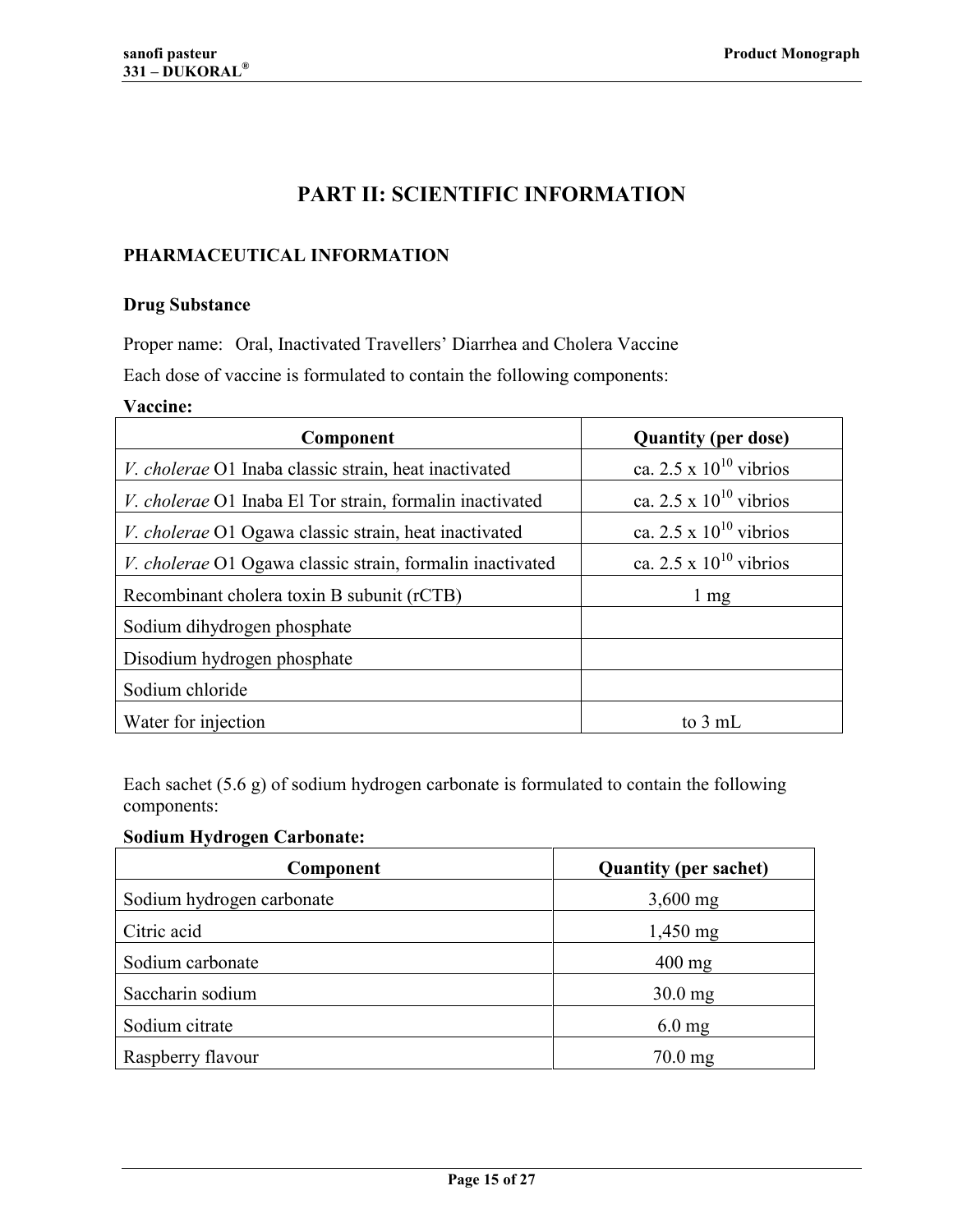## <span id="page-15-0"></span>**Product Characteristics**

DUKORAL<sup>®</sup> [Oral, Inactivated Travellers' Diarrhea and Cholera Vaccine] for oral use, is a whitish suspension consisting of four monovalent whole-cell bulks of *V. cholerae* O1 bacteria, either heat- or formalin-inactivated and one monovalent bulk of the recombinant non-toxic Bsubunit of the cholera toxin (rCTB). The whole-cell bulks are grown in fermentors and the cells are thereafter harvested and concentrated. The concentrated suspension is then either subjected to heat inactivation or formalin inactivation. The formalin bulks are then subjected to a  $2<sup>nd</sup>$ concentration step to remove residual formaldehyde. The gene for rCTB-213 is inserted in an expression vector in a *V. cholera* O1 strain. The expression of the rCTB is designed so that when the bacteria are grown the rCTB is overproduced and accumulates in the growth medium. The rCTB is isolated from the culture liquid by filtration and purified by precipitation and hydroxy apatite chromatography. The final vaccine is obtained by mixing the four monovalent cholera bulks with rCTB bulk and buffer.

## **CLINICAL TRIALS**

## **Protective Efficacy**

In clinical trials DUKORAL<sup>®</sup> [Oral, Inactivated Travellers' Diarrhea and Cholera Vaccine] has been shown to protect against travellers' diarrhea caused by enterotoxigenic *E. coli* [\(9\) \(11\)](#page-20-0) and cholera caused by *V. cholerae* O1 (classical and El Tor biotypes). [\(13\)](#page-20-0) [\(14\)](#page-20-0)

#### **Study Results - Efficacy**

#### **Enterotoxigenic** *E. coli*

In a randomized, double-blind efficacy study done in Bangladesh in 89,596 adults and children aged 2 years and older, DUKORAL<sup>®</sup> conferred 67% protection against episodes of diarrhea caused by enterotoxigenic *E. coli* synthesizing heat-labile toxin (LT-ETEC) during the initial 3 months of follow-up but demonstrated no protection thereafter. (11) Protective efficacy against clinically severe episodes of LT-ETEC was 86%. Results are s[hown](#page-20-0) in Table 1.

#### **Table 1: Vaccine Efficacy After 2 or 3 Doses [\(11\)](#page-20-0)**

|                          | Efficacy $%$ (p)    | CI 95%<br><b>Lower Boundary</b> |
|--------------------------|---------------------|---------------------------------|
| <b>ETEC LT Producers</b> | 67 (< 0.01)         | 30                              |
| ETEC LT/ST*              | 73 $(<0.01$ )       | 37                              |
| <b>LT-ETEC Severe</b>    | $86 \, (\leq 0.05)$ | 35                              |

ETEC LT/ST – ETEC synthesizing both heat-labile and heat-stable toxin.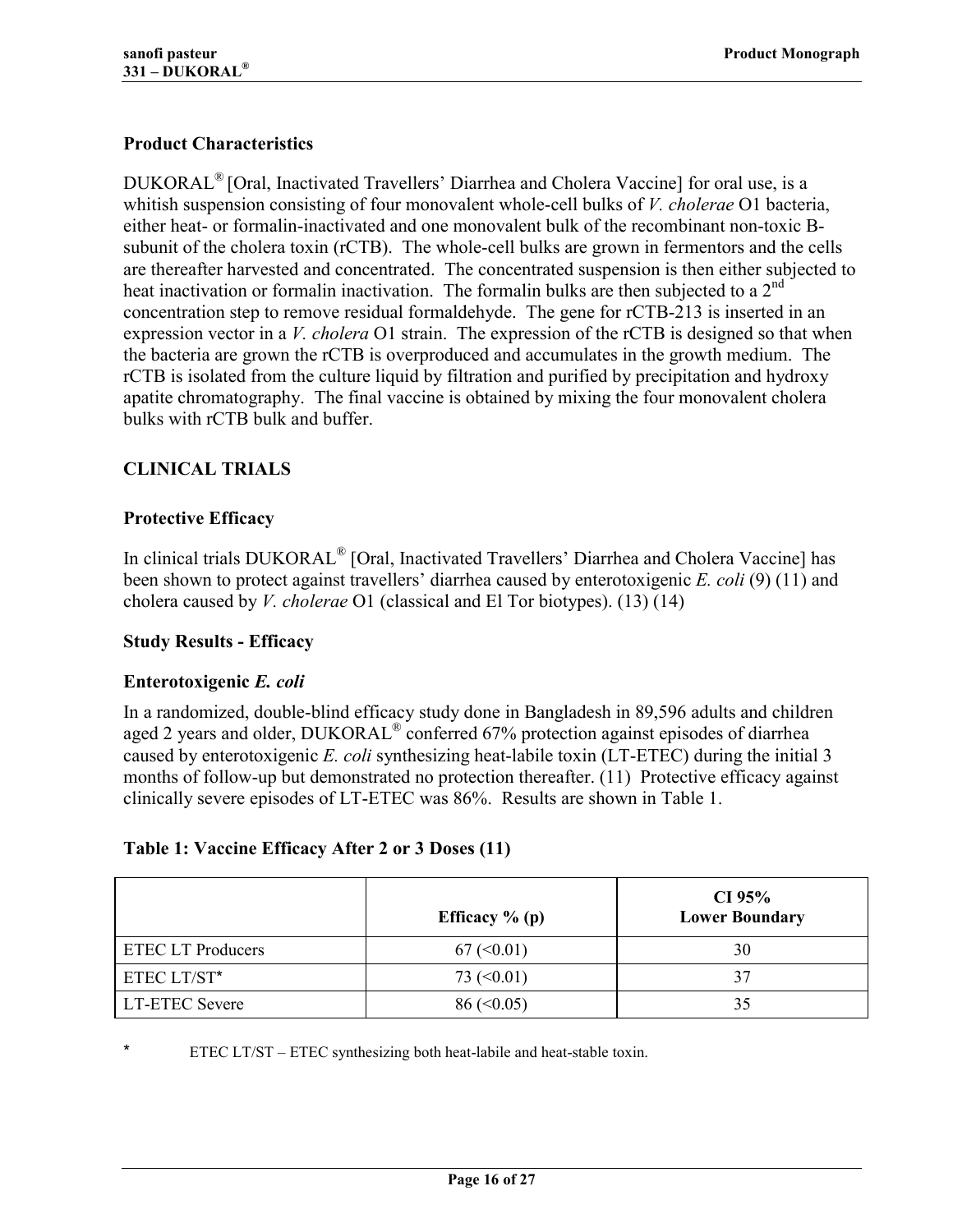<span id="page-16-0"></span>In a prospective double-blind clinical trial done with Finnish travellers, 615 healthy persons aged 15 years and older received two doses of either DUKORAL<sup>®</sup> (N = 307) or placebo (N = 308) before trip departure. [\(9\)](#page-20-0) Results are shown in Table 2.

|                              | Efficacy $%$ (p) | CI 95%<br>(Range) |
|------------------------------|------------------|-------------------|
| ETEC LT producers            | 60(0.04)         | 52:68             |
| ETEC any                     | 52(0.01)         | 44:59             |
| ETEC plus any other pathogen | 71(0.02)         | N/A               |
| ETEC plus S. enterica        | 82 (0.01)        | 76:88             |
| All travellers' diarrhea     | 23(0.03)         | 16:30             |

**Table 2: Vaccine Efficacy After 2 Doses [\(9\)](#page-20-0)** 

## **Cholera**

In an efficacy study done in Bangladesh in 89,596 adults and children aged 2 years and older, the efficacy of DUKORAL<sup>®</sup> against cholera was  $85\%$  (12) (13) in the 6 months after the 3<sup>rd</sup> dose and 57% (14) in the second year after immunization. [Protective](#page-20-0) efficacy declined over the 3-year stud[y per](#page-20-0)iod, declining more rapidly in those under 6 years of age. [\(12\) \(13\) \(14\)](#page-20-0)

An exploratory analysis suggested that 2 vaccine doses seemed as effective as 3 doses in adults.

Protective efficacy of DUKORAL<sup>®</sup> against cholera has not been studied following repeated booster vaccination.

## **Immunogenicity**

The vaccine-induced intestinal antitoxin IgA responses in 70-100% of vaccinated subjects. Serum vibriocidal and antitoxic antibodies have also been detected in vaccinated subjects. (10) A booster dose elicited an anamnestic response indicative of an immune memory. The durati[on of](#page-20-0) the immunological memory was estimated to last for at least 2 years in adults.

No established immunological correlates of protection against cholera after oral vaccination have been identified. There is a poor correlation between serum antibody responses, including vibriocidal antibody response and protection. Locally produced secretory IgA antibodies in the intestine probably mediate protective immunity.

## **Clinical Trial Adverse Reactions**

In clinical trials conducted in Bangladesh, Peru and Sweden, gastrointestinal symptoms were reported with similar frequency in vaccine and placebo groups. No serious adverse reactions were reported. (1) (8) (9)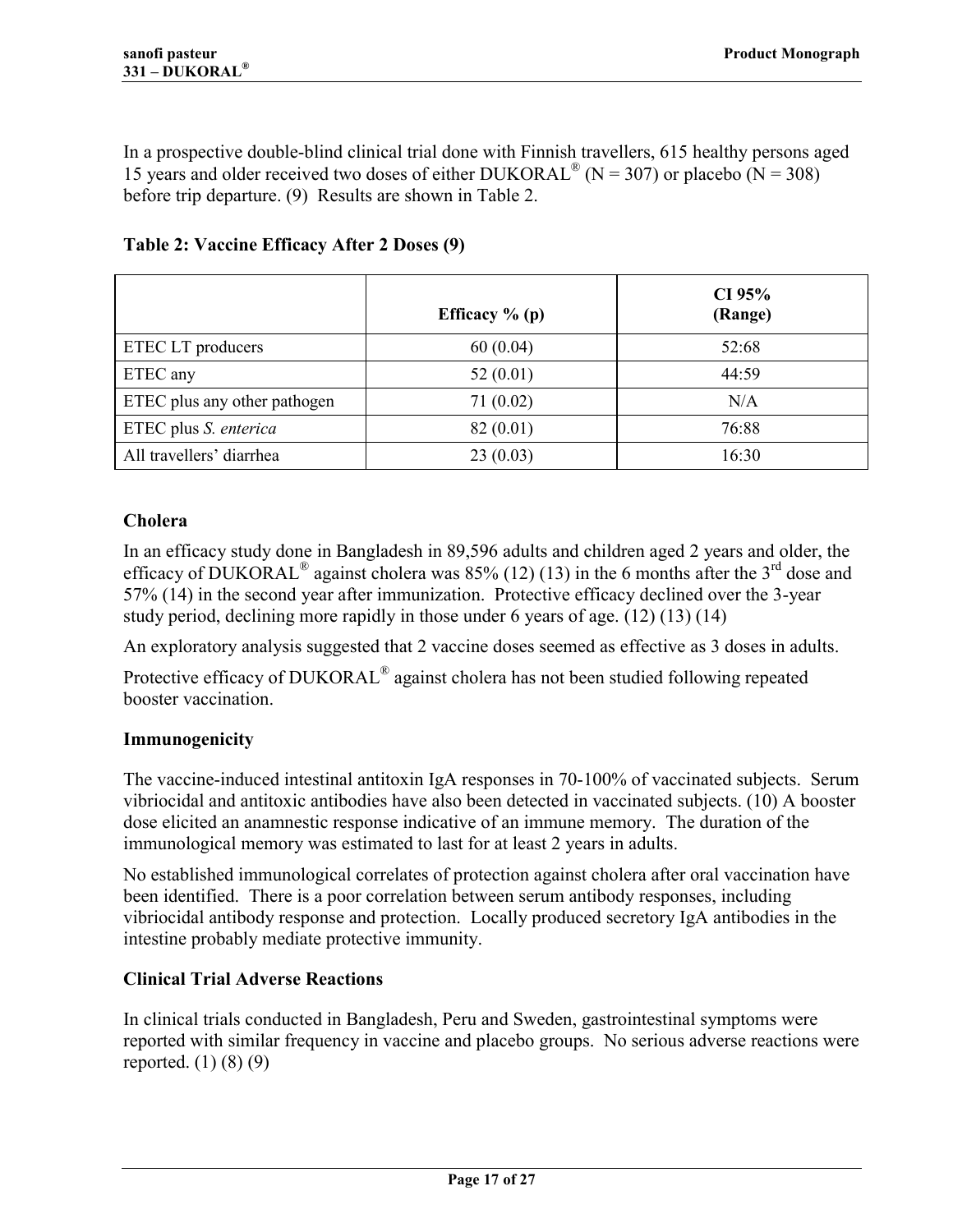<span id="page-17-0"></span>In a clinical trial conducted in Bangladesh, 321 persons received 3 doses of DUKORAL<sup>®</sup> [Oral, Inactivated Travellers' Diarrhea and Cholera Vaccine] and 323 received a control buffer without vaccine. Adverse events reported following the first dose are shown in Table 3. The frequency of adverse events was similar following subsequent doses. There were no significant differences between the groups. No serious adverse reactions were reported. [\(15\)](#page-21-0)

|                    | <b>Treatment Group</b> |                        |
|--------------------|------------------------|------------------------|
| <b>Symptom</b>     | BS/WC*<br>$(N = 321)$  | Control<br>$(N = 323)$ |
| Abdominal Pain     | 52 $(16%)$             | 45(14%)                |
| Diarrhea           | 39(12%)                | 34 $(11\%)$            |
| Subjective Fever   | 13(4%)                 | 17(5%)                 |
| Nausea             | 12(4%)                 | 16(5%)                 |
| Vomiting           | 9(3%)                  | $4(1\%)$               |
| Hypersensitivity   | 0                      | 0                      |
| Other <sup>+</sup> | $1(1\%)$               | $1(1\%)$               |

**Table 3: Adverse Events Reported Following First Dose** 

\* BS/WC – Cholera Toxin, B subunit with whole cell extract.

Ü Symptoms requiring bedrest. Complaints included headache and myalgias (1), generalized weakness and faintness (1), headache and coryza (1) and generalized weakness (1).

## **DETAILED PHARMACOLOGY**

## **Travellers' Diarrhea**

Diarrhea is the most common medical problem affecting travellers from an area of more highly developed hygiene and sanitation infrastructure to a less developed one (16) (17) (e.g. Africa, Southeast Asia, Latin America, Mexico, Eastern and Southern Europe a[nd the Ca](#page-21-0)rribean) A large number of enteric pathogens are much more prevalent in developing countries and the standards of water quality, sanitation and food preparation result in an increased risk of transmission. There are numerous opportunities in developing countries for food to become contaminated including the fertilization of crops with human fecal material, inadequate storage and transport of food, unreliable refrigeration, lack of pasteurization and unhygienic food handling practices. (18) Prevention strategies for TD include education about the ingestion of safe food and be[verag](#page-21-0)es, vaccines, water purification, and chemoprophylaxis with non-antibiotic drugs or antibiotics.

Although travellers are advised to take food, water and hygiene precautions to minimize their risk of enteric infection (19), the effectiveness of these measures is limited in practice. TD can be caused by both foo[d and](#page-21-0) waterborne pathogens with most cases caused by food contaminated with enterotoxigenic bacteria. ETEC is the most common cause of TD, being responsible for one-third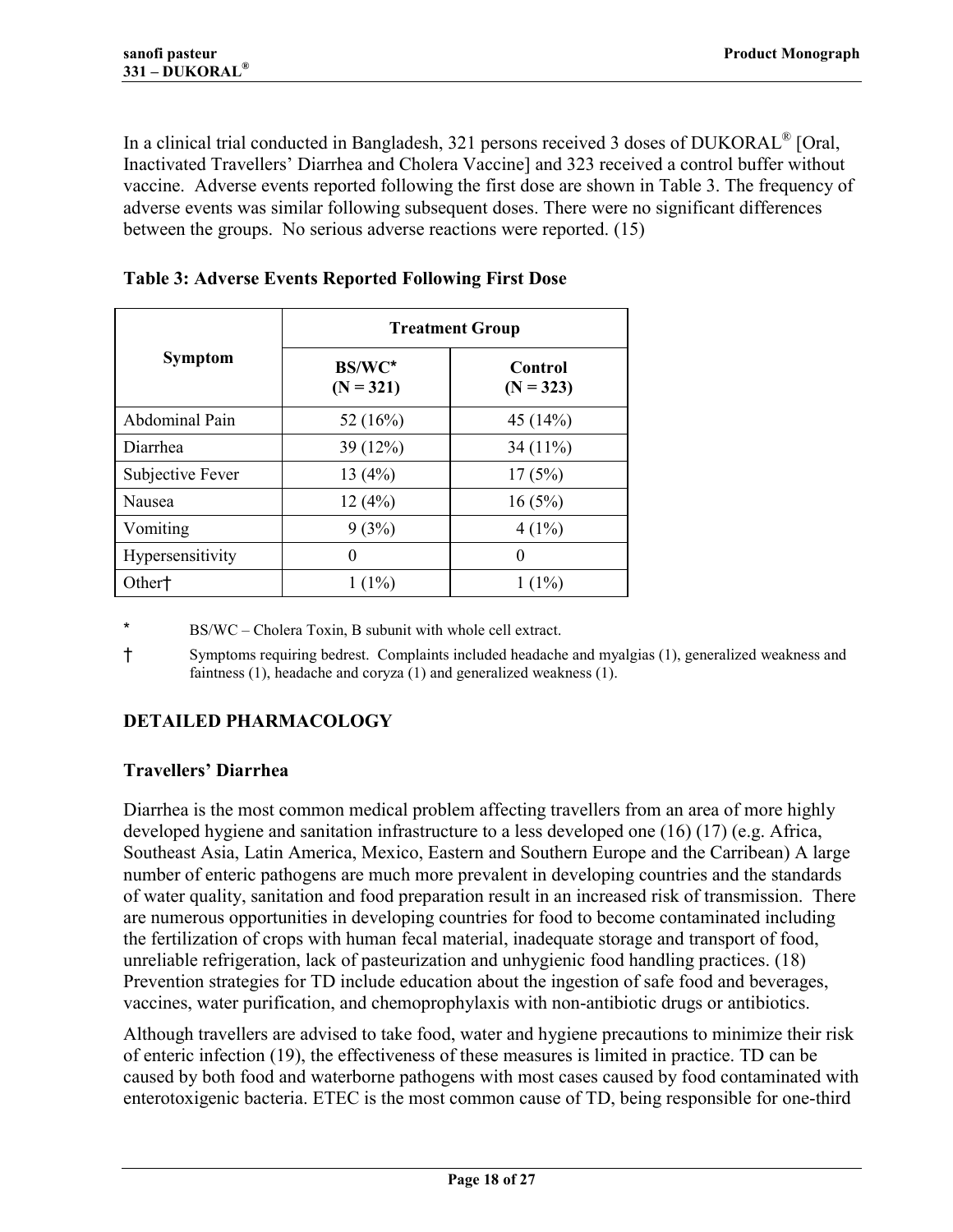<span id="page-18-0"></span>to one-half of all diarrheal episodes in travellers to Africa, Asia and Latin America. Up to 50% of travellers from developed to developing countries can expect to have at least one episode of acute diarrhea during a 2-week stay, with 20% being confined to bed for a day. The most important determinant of risk is the travel destination and the type of travel. The attack rate is higher in adventure travellers (backpackers) due to food prepared in unsanitary conditions as well as in those staying at luxury hotels or resorts (4 star or higher) due to increased opportunities for food contamination. (17) Factors that may be associated with a higher probability of acquiring TD include advent[urous](#page-21-0) eating habits, gastric hypochlorhydria including treatment with proton pump inhibitors (17) (20), gastrectomy, history of repeated severe TD, immunodeficiency diseases and the relativ[e lack of](#page-21-0) gut immunity seen in younger persons. (18) Travellers with chronic illnesses (e.g., chronic renal failure, congestive heart failure, insuli[n dep](#page-21-0)endent diabetes mellitus, inflammatory bowel disease) are at increased risk of serious consequences from TD. Diarrheainduced dehydration is a concern in children and elderly persons.

Episodes of TD usually begin abruptly, either during travel or soon after returning home and are generally self-limited. TD can adversely affect the quality of a vacation or the success of a business trip. Concerns about the incidence of diarrhea in high-risk destinations may also impose limitations on the travellers' itineraries. The estimated economic impact of TD is significant. [\(18\)](#page-21-0)

In practice, the majority of diarrheal episodes resolve, even without treatment, after a period of between hours and weeks. However, the incidence of persistent diarrhea of  $\geq$ 30 days in travellers has been estimated at 1% to 3% (19) and studies have suggested that patients who experience an episode of infectious diarrhea m[ay d](#page-21-0)evelop new irritable bowel syndrome (IBS) Post-infectious IBS may occur in up to 3% of persons who contracted travellers' diarrhea. (16) In a metaanalysis, the pooled risk estimated revealed a 7-fold increase in the odds o[f dev](#page-21-0)eloping IBS following infectious gastroenteritis  $(21)$  and a recent study in travellers found a  $>$ 5-fold  $(22)$ higher risk of developing new-ons[et IBS](#page-21-0) among travellers who experienced diarrhea dur[ing t](#page-21-0)heir journey, compared with travellers who did not experience diarrhea. Although analyses were made on data sets too small to achieve statistical significance, observations in this study suggest the possibility of a higher risk of IBS after use of antibiotics or antimotility agents during the episode of TD. There is no specific geographic association with persistent TD; the problem has been reported following travel to a wide range of developing countries. [\(22\)](#page-21-0)

## **Cholera**

Cholera is an acute intestinal infection caused by the bacterium *Vibrio cholerae*. It produces an enterotoxin that causes a copious, painless, watery diarrhea that can quickly lead to severe dehydration and death without proper treatment. Less than 10% of ill persons develop typical cholera with signs of moderate or severe dehydration. When illness does occur, more than 90% of episodes are mild or moderate in severity and are difficult to distinguish clinically from other types of acute diarrhea. (23) Although oral rehydration may be life-saving, it has no effect on the course of the disease or [disse](#page-21-0)mination of the infection. [\(24\)](#page-21-0) In severe cases, antibiotic treatment is indicated, [\(23\)](#page-21-0) however resistance is increasing. [\(25\)](#page-21-0)

Infection is acquired primarily by ingesting contaminated water or food; person-to-person transmission is rare. (24) (26) Undercooked or raw shellfish and fish have been identified as sources of infection. [\(2\) \(27\)](#page-21-0)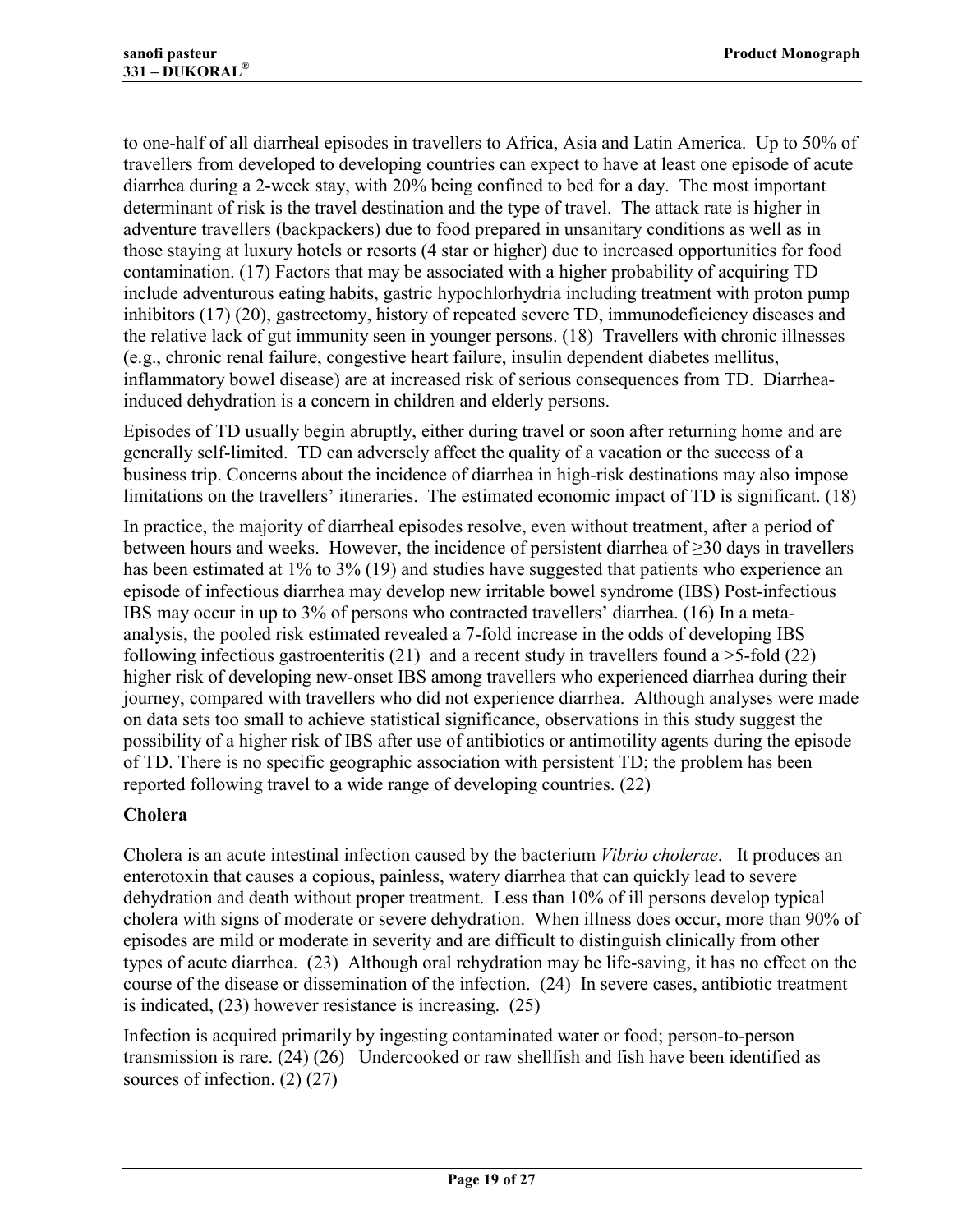<span id="page-19-0"></span>The World Health Organization (WHO) have recently concluded that cholera is re-emerging in parallel with populations who live in unsanitary conditions and many developing countries are facing an epidemic or risk of a cholera outbreak. (26) There was a sharp increase in the number of cholera cases reported to WHO during 2005, rep[resen](#page-21-0)ting a 30% increase compared with the number of cases reported in 2004. Globally, the actual number of cholera cases is known to be much higher; the discrepancy is the result of under-reporting and other limitations of surveillance systems. (26) From 1995 - 2005, between 1 and 8 cases of cholera were reported annually in Canada. [\(28\)](#page-21-0) Cholera has been recently reported in tourists. [\(29\) \(30\)](#page-21-0)

Recent epidemiological reports suggest that the presence of cholera is more common in popular travel destinations than has previously been reported, e.g., Thailand, China, Indonesia, India, Malaysia, South Africa, Brazil and Mexico. (7) Travellers who may be at significant increased risk for acquiring cholera include expatriates, su[ch a](#page-20-0)s relief and aid workers or health professionals working in endemic countries, as well as travellers returning to high-risk countries to visit friends and relatives. [\(31\)](#page-21-0)

DUKORAL<sup>®</sup> consists of killed *V. cholerae* and the nontoxic recombinant cholera toxin B subunit. The vaccine acts locally in the gastrointestinal tract to induce an IgA antitoxic and antibacterial response (including memory) comparable to that induced by cholera disease itself. (10) The protection against cholera is specific for both biotype and serotype. O-antigens as [well](#page-20-0) as toxin B subunit will induce immunity. (8) Most ETEC strains produce an enterotoxin which is structurally, pathophysiologic[ally](#page-20-0) and immunologically similar to cholera toxin. This enterotoxin is neutralized by antibodies against cholera toxin B subunit. (9) (11) (12) Hence, the vaccine confers protection against ETEC, as well as cholera. Protect[ion](#page-20-0) [against E](#page-20-0)TEC diarrhea and cholera can be expected about one week after the primary immunization series is completed. [\(1\)](#page-20-0)

## **Mechanism of Action**

DUKORAL<sup>®</sup> [Oral, Inactivated Travellers' Diarrhea and Cholera Vaccine] contains killed whole *V. cholerae* O1 bacteria and the recombinant non-toxic B-subunit of the cholera toxin (CTB). Bacterial strains of both Inaba and Ogawa serotypes and of El Tor and Classical biotypes are included in the vaccine. The vaccine is taken orally with bicarbonate buffer, which protects the antigens from gastric acid. ETEC infections and cholera are limited to the intestinal tract. It has been shown to be effective to administer the vaccine orally, which induces local immunity. The vaccine acts by inducing antibodies against both the bacterial components and CTB. The antibacterial intestinal antibodies prevent the bacteria from attaching to the intestinal wall thereby impeding colonisation of *V. cholerae* O1. The antitoxin intestinal antibodies prevent the cholera toxin from binding to the intestinal mucosal surface thereby preventing the toxin-mediated diarrheal symptoms.

The heat-labile toxin (LT) of enterotoxigenic *E. coli* (ETEC) is structurally, functionally and immunologically similar to CTB. This enterotoxin is neutralized by antibodies against CTB. This means that DUKORAL<sup>®</sup> will also protect against diarrhea caused by LT producing ETEC.

Satisfactory protection against ETEC diarrhea and cholera can be expected about one week after basic immunization is concluded.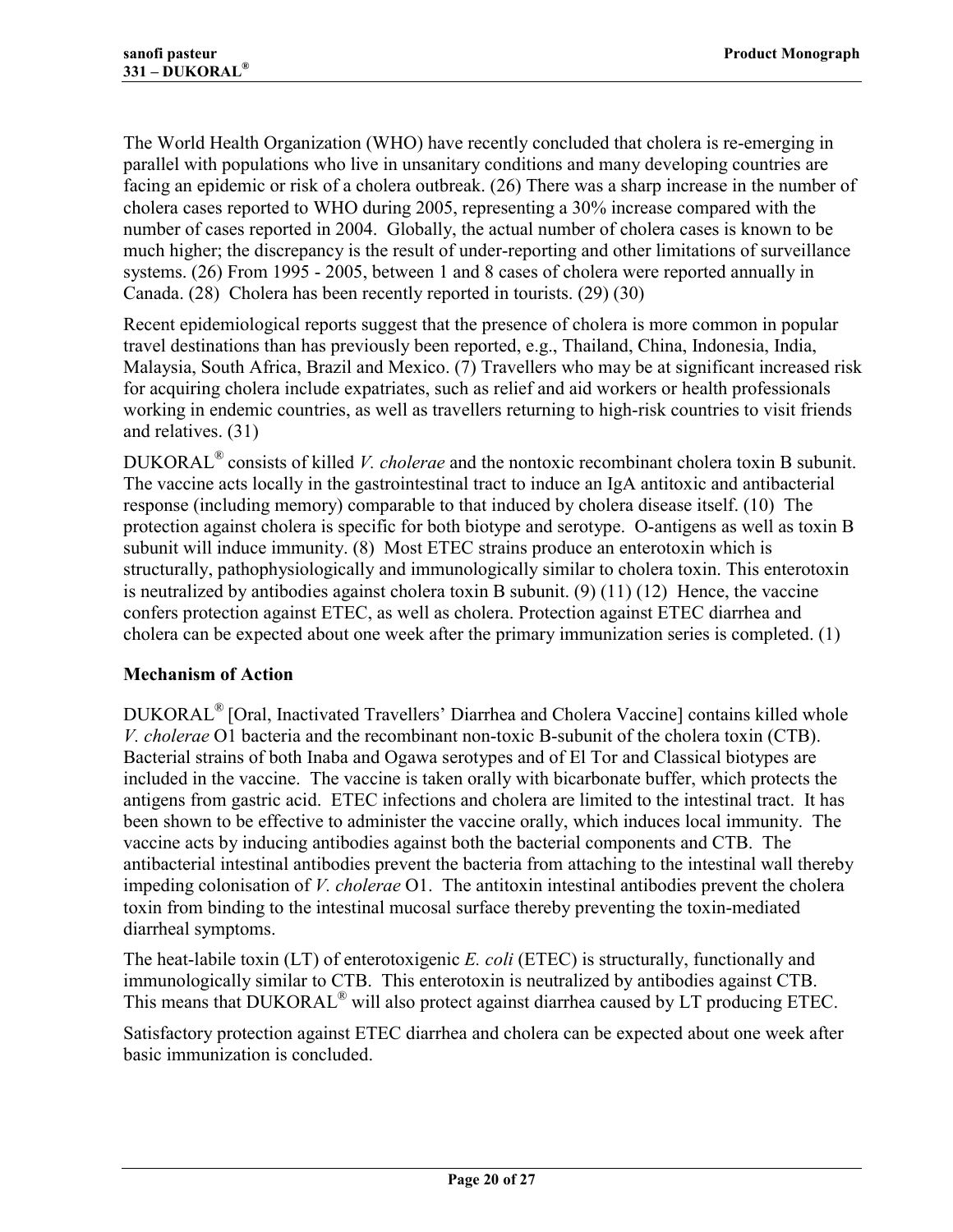## <span id="page-20-0"></span>**TOXICOLOGY**

Formal preclinical toxicology studies have not been performed because there are no relevant animal models for studying the effects of a TD or an oral cholera vaccine.

#### **REFERENCE LIST**

- 1 Jertborn M, et al. Evaluation of different immunization schedules for oral cholera B subunit whole-cell vaccine in Swedish volunteers. Vaccine 1993;11:1007-12.
- 2 National Advisory Committee on Immunization (NACI). General Guidelines. Vaccine Safety and Adverse Events Following Immunization. Recommended Immunization. Active Immunizing Agents - Cholera Vaccine. In: Canadian Immunization Guide. 7th ed. Her Majesty the Queen in Right of Canada, represented by the Minister of Public Works and Government Services Canada. 2006. p. 41,75,117-30,158.
- 3 Eriksson K, et al. Intestinal antibody responses to oral vaccination in HIV-infected individuals. AIDS 1993;7:1087-91.
- 4 Lewis DJM, et al. Immune response following oral administration of cholera toxin B subunit to HIV-1-infected UK and Kenyan subjects. AIDS 1994;8:779-85.
- 5 Ortigao-de-Sampaio MB, et al. Increase in plasma viral load after oral cholera immunization of HIV-infected subjects. AIDS 1998;12:F-145-50.
- 6 Lucas MES, et al. Effectiveness of mass oral vaccination in Beira, Mozambique. N Engl J Med 2005;352:757-67.
- 7 Data on file at SBL Vaccin AB.
- 8 Begue R, et al. Community-based assessment of safety and immunogenicity of the whole cell plus recombinant B subunit oral cholera vaccine in Peru. Vaccine 1995;13:691-4.
- 9 Peltola H, et al. Prevention of travellers' diarrhea by oral B-subunit/whole-cell cholera vaccine. Lancet 1991;338:1285.
- 10 Holmgren J, et al. New and improved vaccines against cholera: oral B subunit killed whole-cell cholera vaccines. In: New Generation Vaccines. Levine MM, et al. editors. New York: Marcel Dekker, Inc. 1997:459-68.
- 11 Clemens JD, et al. Cross-protection by B subunit whole-cell cholera vaccine against diarrhea associated with heat-labile toxin-producing enterotoxigenic Escherichia coli: results of a large scale field trial. J Inf Dis 1988;158:372-7.
- 12 Clemens JD, et al. Field trial of oral cholera vaccines in Bangladesh: results of one year of follow-up. J Inf Dis 1988;158:60-9.
- 13 Clemens JD, et al. Field trial of oral cholera vaccines in Bangladesh. Lancet 1986;2(8499):124-7.
- 14 Clemens JD, et al. Field trial of oral cholera vaccines in Bangladesh: results from three year follow-up. Lancet 1990;335:270-3.
- 15 Clemens JD, et al. B subunit whole-cell and whole-cell-only oral vaccines against cholera: studies on reactogenicity and immunogenicity. J Infect Dis 1987;155:79-85.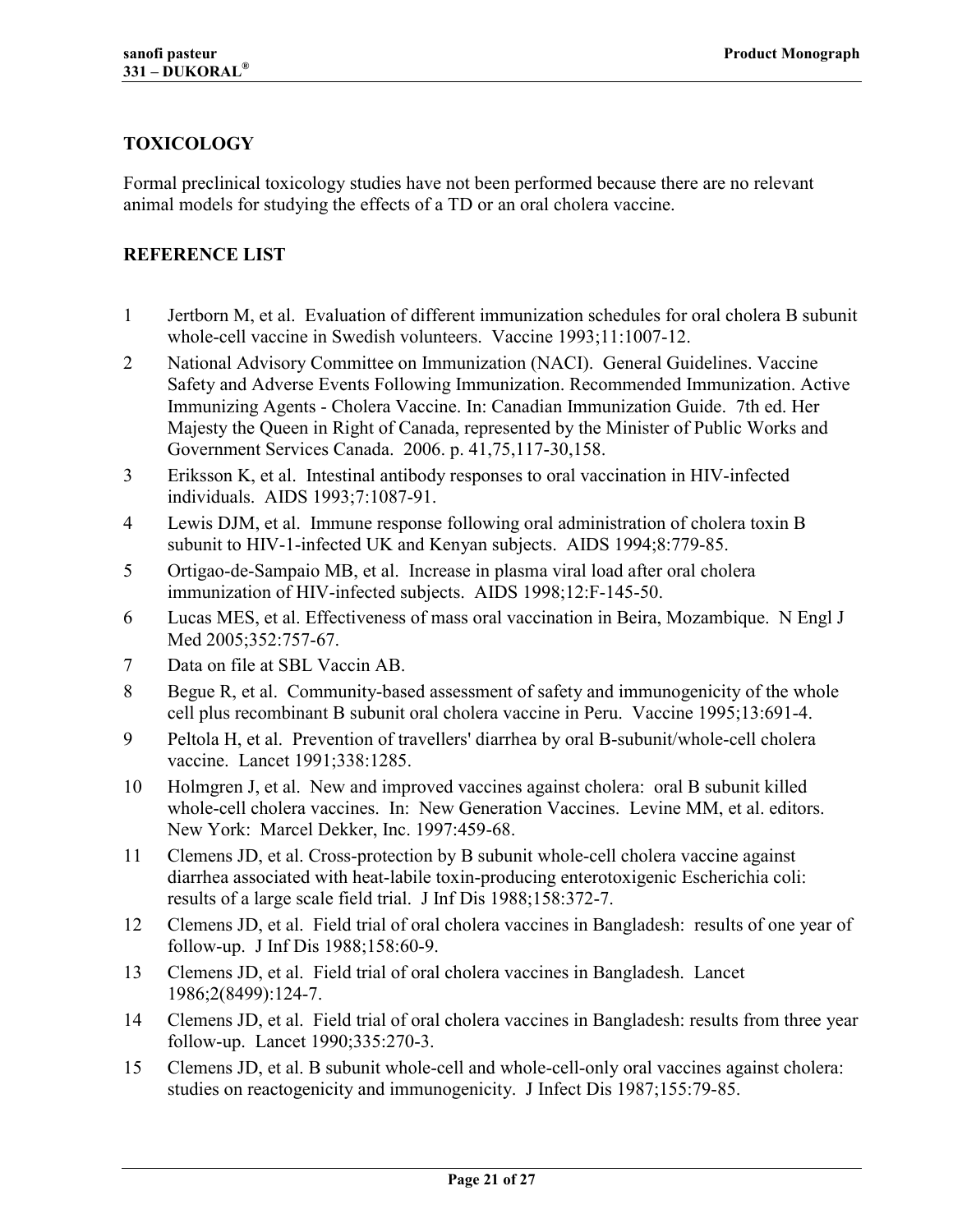- <span id="page-21-0"></span>16 Centers for Disease Control and Prevention (CDC). Travellers' diarrhea. Health Information for International Travel 2008 (Yellow Book). Atlanta, GA: US Department of Health and Human Services. 2008 p. 322.
- 17 Ericsson CD, et al. editors. Travelers' Diarrhea. Hamilton, ON: BC Decker Inc.; 2003. p. 118, 126-8.
- 18 An Advisory Committee Statement (ACS) to Advise on Tropical Medicine and Travel (CATMAT) Statement on Travellers' Diarrhea. CCDR 2001;27 (ACS-3).
- 19 An Advisory Committee Statement (ACS) to Advise on Tropical Medicine and Travel (CATMAT) Statement on persistent diarrhea in the returned traveller. CCDR 2006;32(ACS-1):1-14.
- 20 Weinke T, et al. Immunisation prophylactique contre des souches d'Escherichia coli qui produisent de l'entérotoxine (ETEC) et contre le choléra qui peuvent être à l'origine des diarrhées des voyageurs: est-ce raisonnable et quelle est son importance et pour qui? Deutsche Medizinische Wochenschrift 2006;131:1-5.
- 21 Halvorson, et al. Postinfectious irritable bowel syndrome a meta-analysis. Am J Gastroenterol 2006;101:8:1894-9.
- 22 Stermer E, et al. Is traveler's diarrhea a significant risk factor for the development of irritable bowel syndrome? A prospective study. Clin Infect Dis 2006;43:898-901.
- 23 World Health Organization (WHO). Cholera. Fact Sheet 107. Revised March 2000.
- 24 World Health Organization (WHO). Cholera vaccines: WHO position paper. Wkly Epidemiol Rec 2001;76:117-24.
- 25 ICDDR Centre for Health and Population Research. Emergence of a unique, multi-drug resistant strain of Vibrio cholerae O1 in Bangladesh. Health and Science Bulletin 2005;3:2:1-4.
- 26 World Health Organization (WHO). Cholera 2005. Wkly Epidemiol Rec 2006;81:297-308.
- 27 Parment PA. Cholera should be considered as a risk for travellers returning to industrialized countries. Trav Med and Infect Dis 2005;3:161-3.
- 28 Health Canada. Notifiable Disease On-Line. Cholera. Updated: 2006/01/20.
- 29 European Centre for Disease Prevention and Control (ECDC). Current cholera epidemics in West Africa and risks of imported cases in European countries. Eurosurveillance. 2005;10(9),050901.
- 30 European Centre for Disease Prevention and Control (ECDC). Cholera in Belgian tourists after travel to Turkey. Eurosurveillance. 2005;10(10),051013.
- 31 Steffen R, et al. Cholera: assessing the risk to travellers and identifying methods of protection. Trav Med and Infect Dis 2003;1:2:80-8.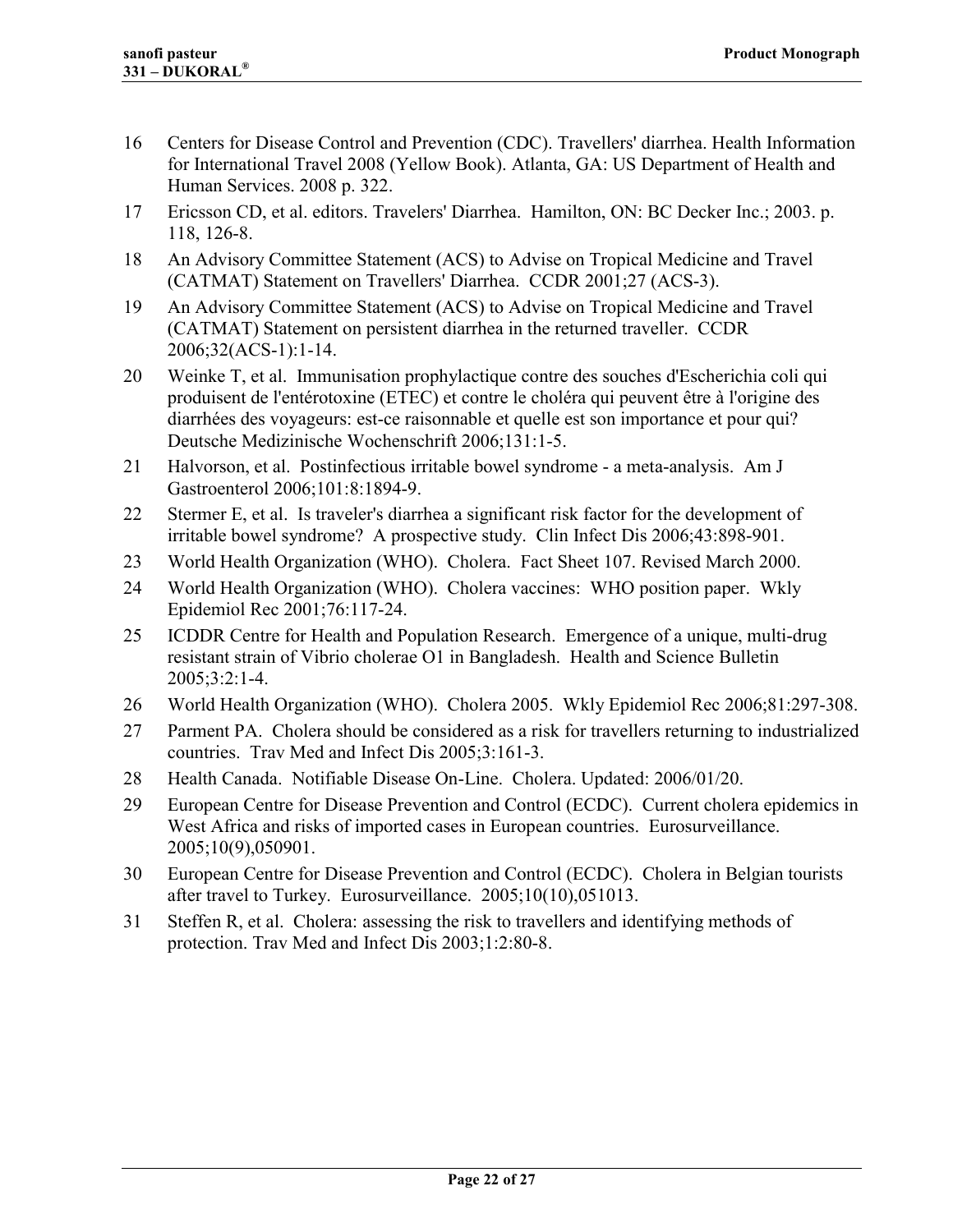Full product monograph available on request or visit us at www.sanofipasteur.ca

Vaccine Information Service: 1-888-621-1146 or 416-667-2779. Business hours: 8 a.m. to 5 p.m. Eastern Time, Monday to Friday.

Product Information as of November 2010.

Manufactured by: **Crucell Sweden AB**  105 21 Stockholm, Sweden

Imported and Distributed by: **Sanofi Pasteur Limited** 

Toronto, Ontario, Canada

R2-1110 Canada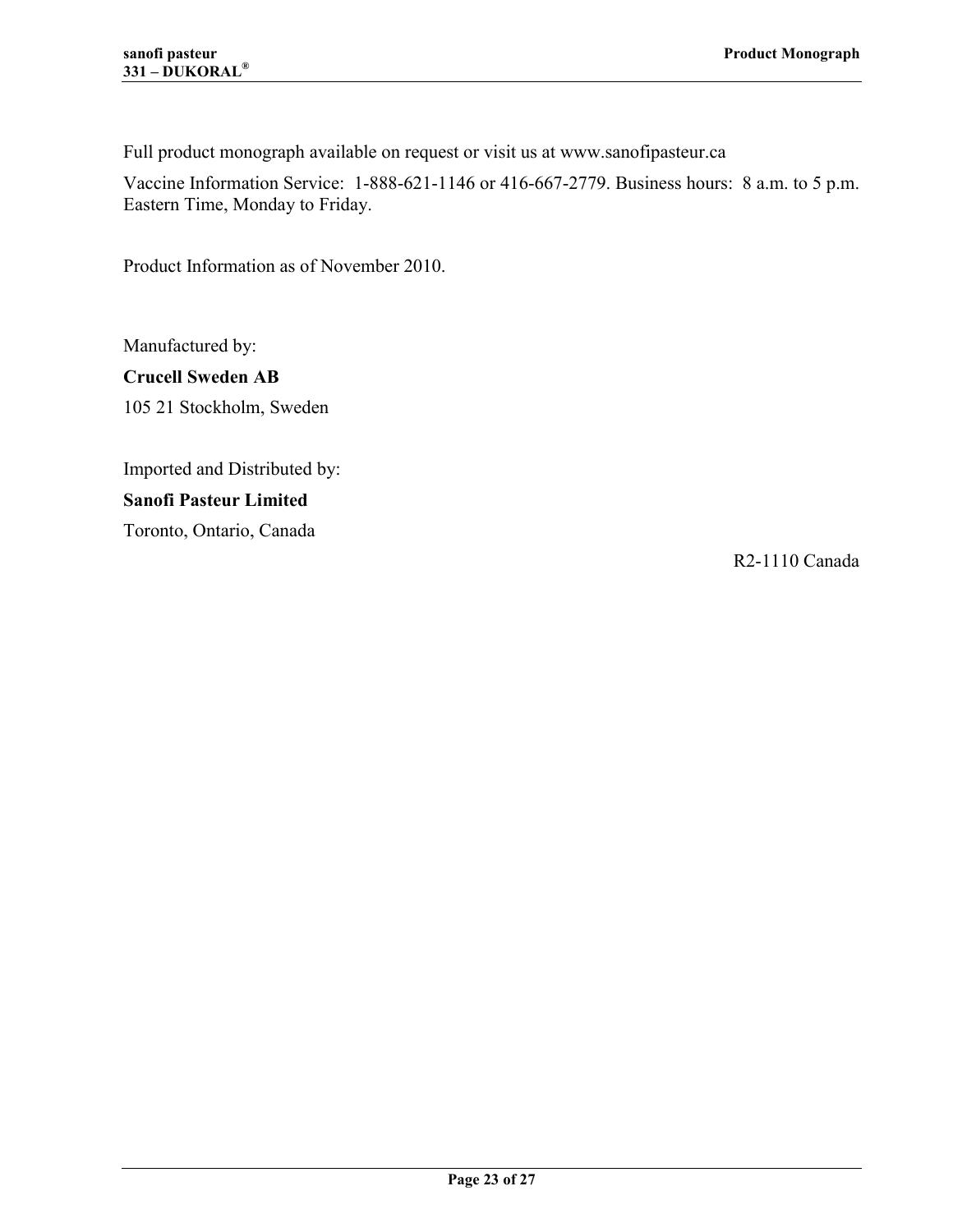#### **IMPORTANT: PLEASE READ**

## <span id="page-23-0"></span>**PART III: CONSUMER INFORMATION**

#### **DUKORAL®**

#### **Oral, Inactivated Travellers' Diarrhea and Cholera Vaccine**

This leaflet is part III of a three-part "Product Monograph" published when  $DUKORAL^{\circledR}$  was approved for sale in Canada and is designed specifically for Consumers. This leaflet is a summary and will not tell you everything about DUKORAL<sup>®</sup>. Contact your doctor or pharmacist if you have any questions about the vaccine.

#### **ABOUT THIS VACCINE**

#### **What the vaccine is used for:**

DUKORAL $^{\circ}$  is an oral vaccine that is used to help prevent travellers' diarrhea caused by enterotoxigenic *E. coli* (or ETEC) and/or cholera. The ETEC bacterium is the most common cause of travellers' diarrhea. DUKORAL<sup>®</sup> is used to help protect people who are travelling to an area where there is a risk of travellers' diarrhea caused by ETEC and/or cholera. This vaccine may be given to adults and children 2 years of age and older.

#### **What the vaccine does:**

DUKORAL<sup>®</sup> causes your body to produce its own protection against ETEC and cholera. After getting the vaccine, your body will make substances called antibodies, which fight the ETEC and cholera bacteria and toxins that cause diarrhea. If a vaccinated person comes into contact with ETEC or cholera bacteria the body is usually ready to destroy it.

It usually takes one week after you have completed all doses of the vaccine to be protected against diarrhea due to ETEC or cholera. Most people who take the vaccine will produce enough antibodies to protect them against diarrhea caused by ETEC or cholera. However, as with all vaccines, 100% protection is not guaranteed.

#### **When it should not be used:**

Do not use this vaccine in the following cases:

• Do not take  $DUKORAL^{\circledR}$  if you have an allergy to the vaccine or any ingredient in it.

- Do not give DUKORAL<sup>®</sup> to a child who has an allergy to the vaccine or any ingredient in it.
- Do not give DUKORAL<sup>®</sup> to a person who has a fever or serious illness. Wait until the person is better to give the vaccine. Consult your doctor, nurse or pharmacist for guidance.

Talk to your doctor, nurse or pharmacist if you are not sure whether you or your child should take DUKORAL<sup>®</sup>.

#### **What the medicinal ingredient is:**

#### **Each single-dose vaccine vial contains:**

*V. cholera* O1 Inaba classic strain, heat inactivated *V. cholera* O1 Inaba El Tor strain, formalin inactivated *V. cholerae* O1 Ogawa classic strain, heat inactivated *V. cholerae* O1 Ogawa classic strain, formalin inactivated Recombinant cholera toxin B subunit (rCTB)

**Each Sodium Hydrogen Carbonate sachet package contains:** 

Sodium hydrogen carbonate

#### **What the important nonmedicinal ingredients are: Each Sodium Hydrogen Carbonate sachet contains:**

citric acid, sodium carbonate, sodium citrate, raspberry flavour, saccharin sodium.

*For a full listing of nonmedicinal ingredients see Part 1 of the product monograph.* 

#### **What dosage forms it comes in:**

 $DUKORAL^{\circledR}$  is a liquid vaccine that must be swallowed (taken orally). DUKORAL<sup>®</sup> comes in a carton containing one or two doses.

The vaccine is a small amount of whitish suspension in a single-dose glass vial.

Each dose of vaccine comes with one sachet package that contains white granules of sodium hydrogen carbonate. The granules should be dissolved in a glass of water  $-\text{ do not use any other liquid.}$ vaccine is mixed with this liquid. The vaccine mixture has a raspberry taste.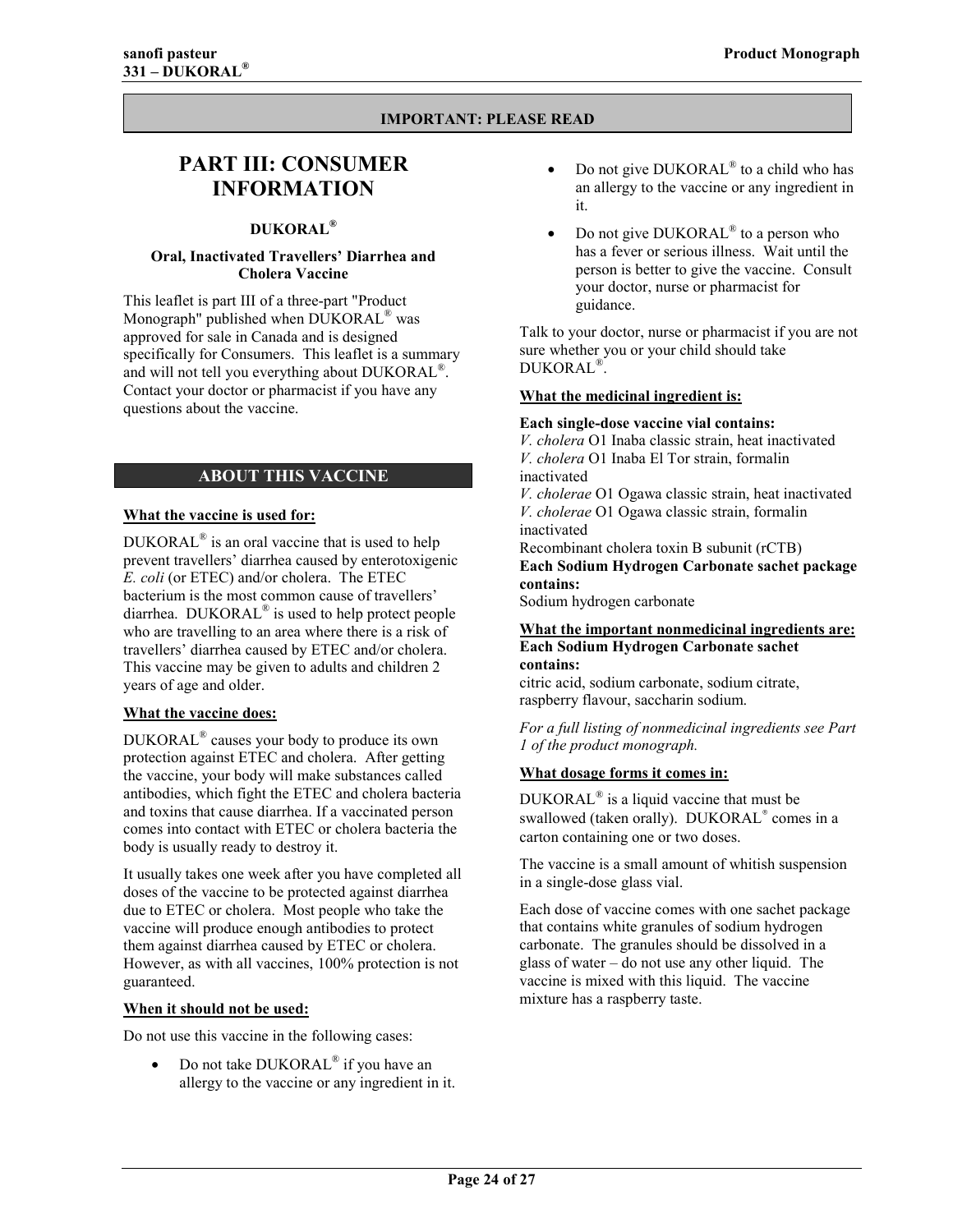#### <span id="page-24-0"></span>**WARNINGS AND PRECAUTIONS**

If you have any of the following conditions, talk to your doctor, nurse or pharmacist BEFORE you take DUKORAL<sup>®</sup>:

- **Persons who have diseases of the immune system or who take a medical treatment that affects the immune system.** The vaccine may provide you with a lower level of protection than it does for people with healthy immune systems.
- **Persons who have an allergy to any component of the vaccine or the container.**
- **Persons who have an infection or high temperature.** You may need to postpone taking  $DUKORAL^{\circledR}$  until the illness has passed. You may take the vaccine if you have a mild illness, such as a cold.
- **Pregnant women.** DUKORAL<sup>®</sup> is not recommended for use in pregnancy. Your doctor will discuss the possible risks and benefits of having DUKORAL<sup>®</sup> during pregnancy.

DUKORAL® prevents diarrhea caused by ETEC and cholera. It will not prevent diarrhea caused by other organisms. Travellers should always be careful when choosing food and should wash, peel or cook it themselves if possible. Drink bottled or boiled water. If possible, wash hands before eating and after using toilet facilities.

As with any vaccine, immunization with DUKORAL® may not protect 100% of susceptible persons.

#### **INTERACTIONS WITH THIS VACCINE**

Do not eat, drink or take other medicine 1 hour before and 1 hour after taking the vaccine. Food and drink taken during this time may prevent the vaccine from working.

#### **PROPER USE OF THIS VACCINE**

#### **TO PROTECT AGAINST TRAVELLERS DIARRHEA CAUSED BY ETEC:**

**Primary Immunization for adults and children 2 years and older:** 2 doses orally (by mouth) at least 1 week apart. Take the  $1<sup>st</sup>$  dose 2 weeks before you leave for your trip. Take the  $2<sup>nd</sup>$  dose 1 week after the first dose and at least 1 week before your trip. It takes 1 week after the last dose for protection to begin.

Protection against diarrhea caused by ETEC starts one week after the  $2<sup>nd</sup>$  dose and lasts for 3 months. If you wait more than 6 weeks between the  $1<sup>st</sup>$  and  $2<sup>nd</sup>$  dose, you will have to start again.

**Booster:** If you had your last dose of the vaccine between 3 months and 5 years before, one booster dose will renew your protection. If more than 5 years has passed since your last dose, you should have the complete primary immunization again.

#### **TO PROTECT AGAINST CHOLERA:**

**Primary Immunization for adults and children 6 years and older:** Take 2 doses orally (by mouth) at least 1 week apart. Take the  $2<sup>nd</sup>$  dose 1 week after the first dose and at least 1 week before your trip. It takes 1 week after the last dose for protection to begin. Protection against cholera lasts for 2 years. If you wait more than 6 weeks between the  $1<sup>st</sup>$  and  $2<sup>nd</sup>$  dose, you will have to start again.

**Booster for adults and children over 6 years:** If you had your last dose of the vaccine between 2 and 5 years before, one booster dose will renew your protection. If more than 5 years has passed since your last dose, you should have the complete primary immunization again.

**Primary Immunization for children 2 to 6 years:**  Give 3 doses orally (by mouth) at least 1 week apart and finishing at least 1 week before the trip.

Give the  $1<sup>st</sup>$  dose at least 3 weeks before the trip, the  $2<sup>nd</sup>$  dose 1 week later and the  $3<sup>rd</sup>$  dose 1 week after that. It takes 1 week after the last dose for protection to begin. Protection against cholera will last for 6 months. If more than 6 weeks elapse between the first two doses, the child will have to start again.

**Booster for children 2 to 6 years:** If the child had the last dose of the vaccine between 6 months and 5 years before, one booster dose will renew protection. If more than 5 years has passed since the last dose, complete primary immunization (3 doses) is recommended.

#### **Important Information about Taking**  DUKORAL<sup>®</sup>:

Do not eat or drink for 1 hour before and 1 hour after taking the vaccine.

Do not take any other medicine for 1 hour before and 1 hour after taking the vaccine.

Use only cool water to mix the vaccine. Do not use any other liquid.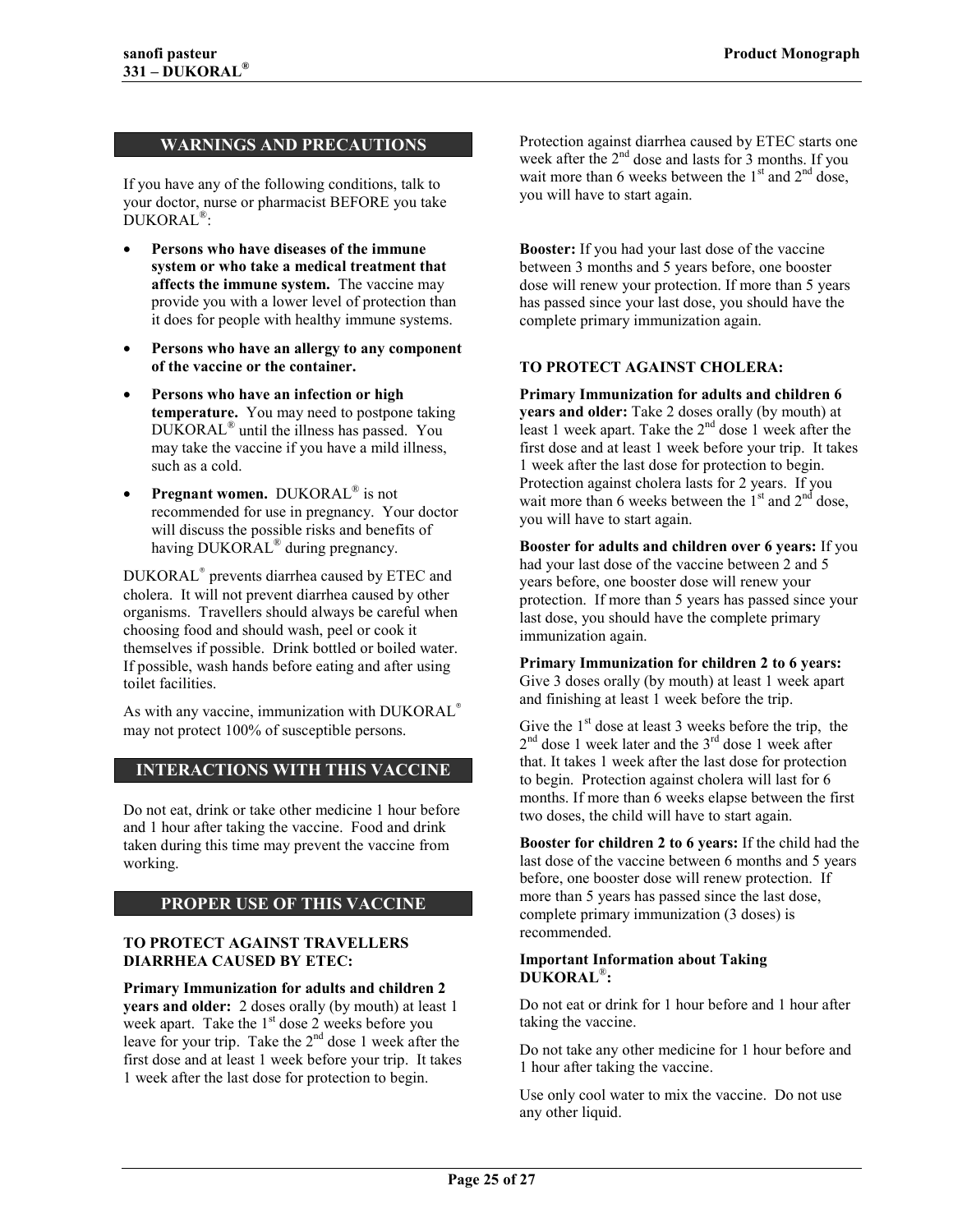<span id="page-25-0"></span>Follow the directions for proper mixing. It is important to follow these instructions to make sure the vaccine works.

How to take DUKORAL<sup>®</sup>:



**Step 1** - Dissolve the powder from the sachet package in 5 oz (150 mL) of cool water. Use only water.

For children 2 to 6 years: dissolve the powder in 5 oz (150 mL) of cool water and pour away half of the mixture before proceeding to Step 2.



**Step 2** - Shake the glass vial that contains the vaccine to mix it well.



**Step 3** – Open one vial and add the vaccine to the water and granule mixture in the glass. Stir well and drink immediately.

If you don't drink the mixture immediately, you should take it within 2 hours of mixing. Keep it at room temperature.

Your doctor or pharmacist will tell you how to take this vaccine. **Follow their directions carefully. If you do not understand the instructions, ask your doctor, nurse or pharmacist for help.** 

#### **When to take DUKORAL<sup>®</sup>:**

It is important to take DUKORAL<sup>®</sup> at the right time to make sure you will be protected against travellers' diarrhea and cholera.

Make sure that you take the 2 doses at least one week apart (3 doses for children 2 to 6 years).

Make sure that you take the last dose of vaccine at least 1 week before leaving on your trip.

#### **Missed Dose**

You can take the  $2<sup>nd</sup>$  dose of DUKORAL<sup>®</sup> up to 6 weeks after the  $1<sup>st</sup>$  dose (children 2 to 6 years have to take 3 doses).

If the second dose is missed, it can be taken at any time within 6 weeks. Food and drink must be avoided for 1

hour before and 1 hour after. Contact your doctor, nurse or pharmacist.

#### **Overdose**

If you take more than the recommended dose, you may have some of the side effects listed below.

In case of drug overdose, contact a health-care practitioner, hospital emergency department or regional Poison Control Centre immediately, even if there are no symptoms.

#### **SIDE EFFECTS AND WHAT TO DO ABOUT THEM**

A vaccine, like any medicine, may cause serious problems, such as severe allergic reactions. The risk of DUKORAL<sup>®</sup> causing serious harm is extremely small. The small risks associated with DUKORAL<sup>®</sup> are much less than the risks associated with getting the diseases.

Tell your doctor, nurse or pharmacist as soon as possible if you do not feel well after receiving DUKORAL<sup>®</sup>.

The side effects of  $DUKORAL^{\circledR}$  are usually mild. The most common side effects are gastrointestinal upsets, such as abdominal pain, diarrhea, nausea or vomiting, due to the bicarbonate buffer used with this vaccine. Some people who receive  $DUKORAL^{\omega}$  may feel feverish. Potentially serious side effects (e.g., dehydration, shortness of breath) are extremely rare.

This is not a complete list of side effects. For any unexpected effects while taking  $DUKORAL^{\omega}$ , contact your doctor, nurse or pharmacist.

#### **HOW TO STORE IT**

Store the vaccine in a refrigerator at  $2^{\circ}$  to  $8^{\circ}$ C (35 $^{\circ}$  to 46°F). DO NOT FREEZE DUKORAL<sup>®</sup>. Freezing destroys the vaccine.

The vaccine can be stored at room temperature (below 27°C) for up to two weeks on one occasion only.

After mixing, the vaccine should be used within 2 hours.

Do not use after expiration date**. Do not take DUKORALÆ after the expiry date printed on the carton.**